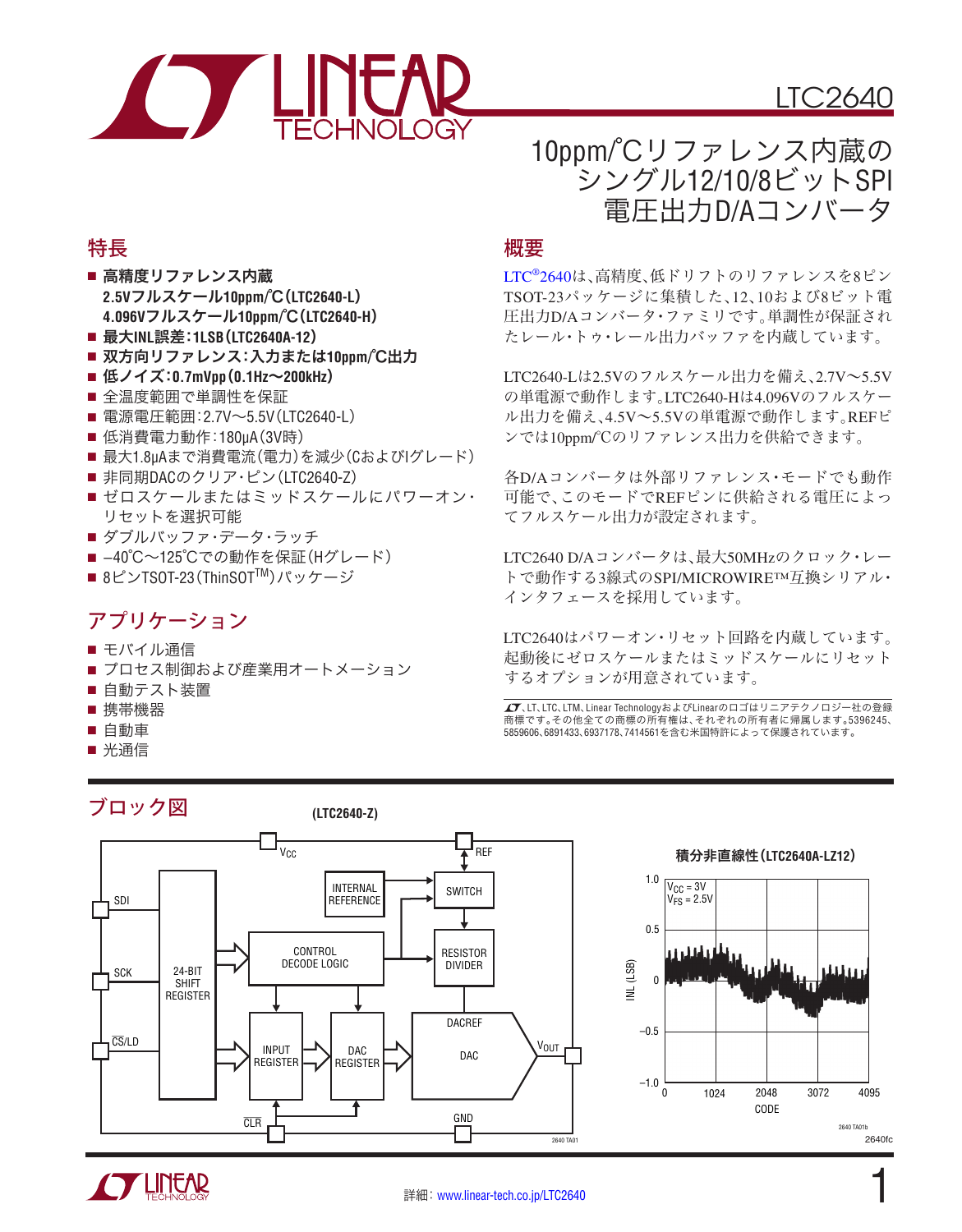# 絶対最大定格

| (Note 1, 2) |  |
|-------------|--|
|             |  |
|             |  |
|             |  |
| 動作温度範囲      |  |
|             |  |
|             |  |
|             |  |
|             |  |

| 保存温度範囲……………………………………………−65°C~150°C |
|------------------------------------|
|                                    |

# ピン配置





![](_page_1_Picture_7.jpeg)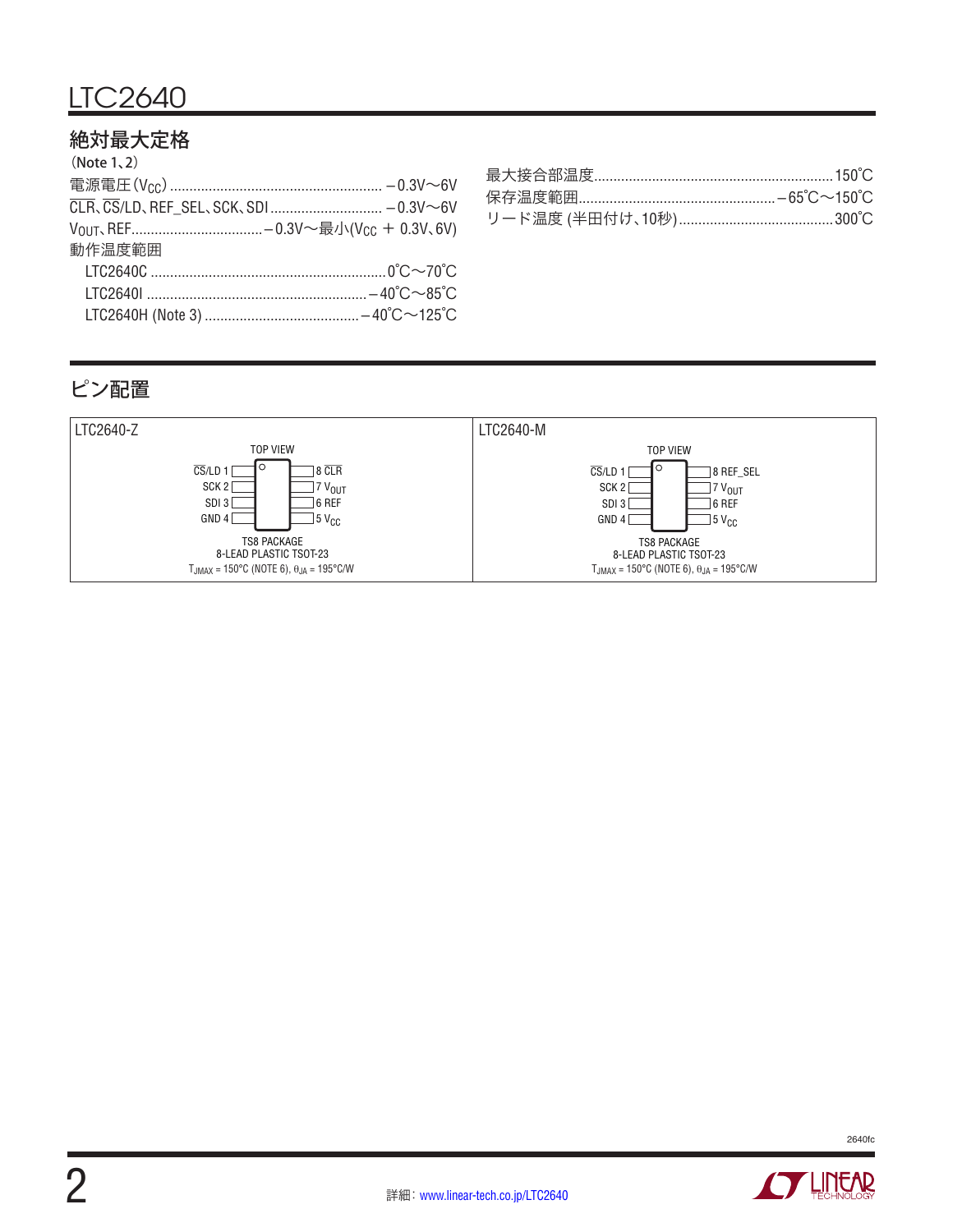## 発注情報

![](_page_2_Figure_2.jpeg)

非標準の鉛仕上げの製品の詳細については、弊社または弊社代理店にお問い合わせください。

無鉛仕上げの製品マーキングの詳細については、<http://www.linear-tech.co.jp/leadfree/> をご覧ください。

テープアンドリールの仕様の詳細については、<http://www.linear-tech.co.jp/tapeandreel/> をご覧ください。

![](_page_2_Picture_6.jpeg)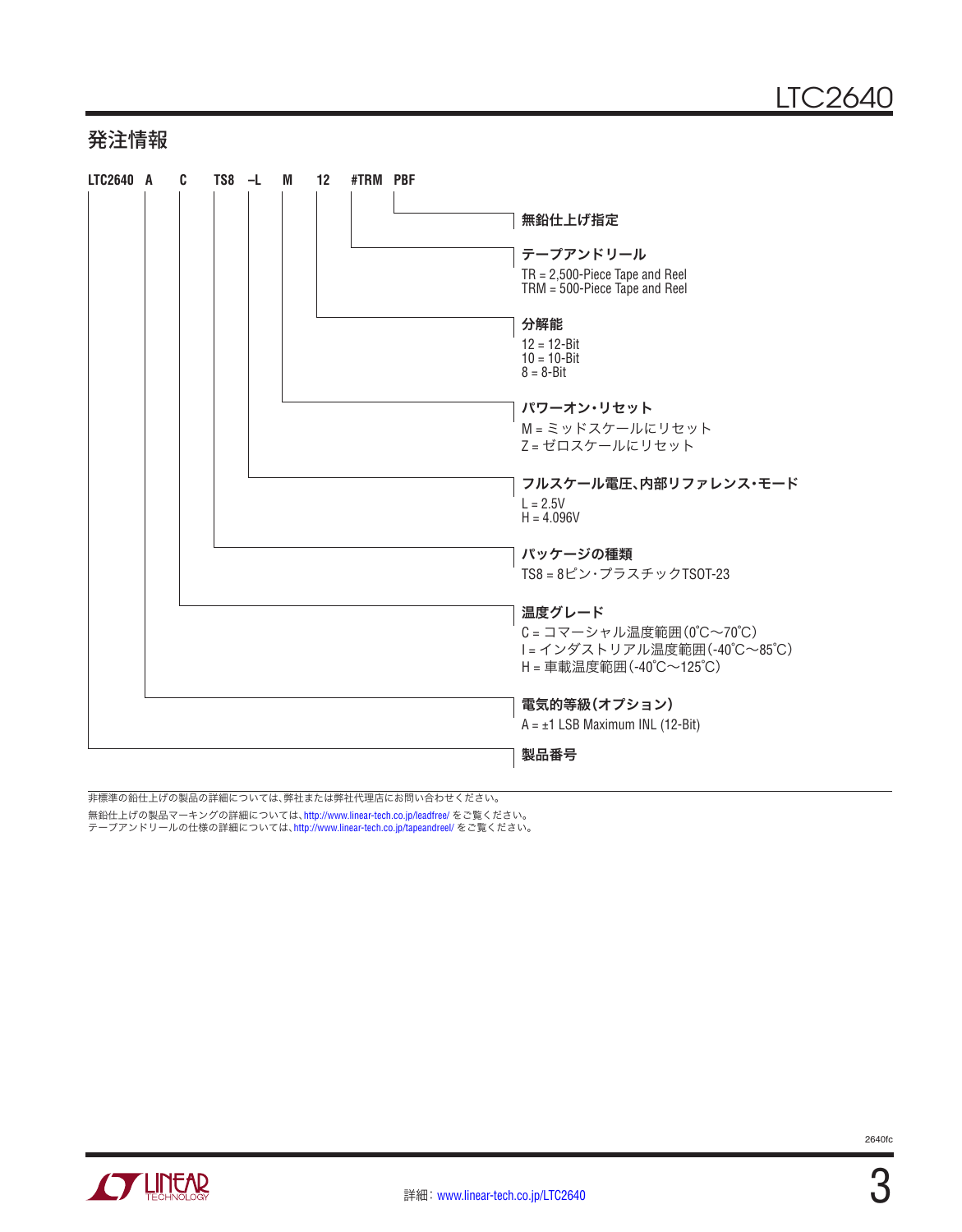# 製品選択ガイド

|               |              |                            | パワーオン・リ   |                  |            |                 |               |
|---------------|--------------|----------------------------|-----------|------------------|------------|-----------------|---------------|
| 製品番号          | 製品マーキング*     | V <sub>FS</sub> (内部リファレンス) | セット時のコード  | PIN <sub>8</sub> | 分解能        | V <sub>CC</sub> | IMAXIMUM INL  |
| LTC2640A-LM12 | <b>LTDHV</b> | $2.5V \cdot (4095/4096)$   | Mid-Scale | REF_SEL          | $12 - Bit$ | $2.7V - 5.5V$   | $\pm$ 1LSB    |
| LTC2640A-LZ12 | <b>LTDHW</b> | $2.5V \cdot (4095/4096)$   | Zero      | <b>CLR</b>       | $12 - Bit$ | $2.7V - 5.5V$   | $\pm$ 1LSB    |
| LTC2640A-HM12 | <b>LTDHX</b> | $4.096V \cdot (4095/4096)$ | Mid-Scale | REF_SEL          | $12 - Bit$ | $4.5V - 5.5V$   | $\pm$ 1LSB    |
| LTC2640A-HZ12 | <b>LTDHY</b> | $4.096V \cdot (4095/4096)$ | Zero      | CLR              | $12 - Bit$ | $4.5V - 5.5V$   | $\pm$ 1LSB    |
| LTC2640-LM12  | <b>LTDHV</b> | $2.5V \cdot (4095/4096)$   | Mid-Scale | REF_SEL          | $12 - Bit$ | $2.7V - 5.5V$   | $\pm 2.5$ LSB |
| LTC2640-LM10  | <b>LTDHZ</b> | $2.5V \cdot (1023/1024)$   | Mid-Scale | REF_SEL          | $10 - Bit$ | $2.7V - 5.5V$   | l±1LSB        |
| LTC2640-LM8   | <b>LTDJF</b> | $2.5V \cdot (255/256)$     | Mid-Scale | REF_SEL          | 8-Bit      | $2.7V - 5.5V$   | $\pm 0.5$ LSB |
| LTC2640-LZ12  | <b>LTDHW</b> | $2.5V \cdot (4095/4096)$   | Zero      | <b>CLR</b>       | $12 - Bit$ | $2.7V - 5.5V$   | $\pm 2.5$ LSB |
| LTC2640-LZ10  | <b>LTDJB</b> | $2.5V \cdot (1023/1024)$   | Zero      | CLR              | $10 - Bit$ | $2.7V - 5.5V$   | l±1LSB        |
| LTC2640-LZ8   | <b>LTDJG</b> | $2.5V \cdot (255/256)$     | Zero      | CLR              | 8-Bit      | $2.7V - 5.5V$   | $\pm 0.5$ LSB |
| LTC2640-HM12  | <b>LTDHX</b> | $4.096V \cdot (4095/4096)$ | Mid-Scale | REF_SEL          | $12 - Bit$ | $4.5V - 5.5V$   | $\pm 2.5$ LSB |
| LTC2640-HM10  | <b>LTDJC</b> | $4.096V \cdot (1023/1024)$ | Mid-Scale | REF_SEL          | 10-Bit     | $4.5V - 5.5V$   | $\pm$ 1LSB    |
| LTC2640-HM8   | <b>LTDJH</b> | $4.096V \cdot (255/256)$   | Mid-Scale | REF_SEL          | 8-Bit      | $4.5V - 5.5V$   | $\pm 0.5$ LSB |
| LTC2640-HZ12  | <b>LTDHY</b> | $4.096V \cdot (4095/4096)$ | Zero      | CLR              | $12 - Bit$ | $4.5V - 5.5V$   | $\pm 2.5$ LSB |
| LTC2640-HZ10  | <b>LTDJD</b> | $4.096V \cdot (1023/1024)$ | Zero      | CLR              | $10 - Bit$ | $4.5V - 5.5V$   | $\pm$ 1LSB    |
| LTC2640-HZ8   | <b>LTDJJ</b> | $4.096V \cdot (255/256)$   | Zero      | <b>CLR</b>       | 8-Bit      | $4.5V - 5.5V$   | $\pm 0.5$ LSB |

\*温度グレードは出荷時のコンテナのラベルで識別されます。

![](_page_3_Picture_4.jpeg)

![](_page_3_Picture_5.jpeg)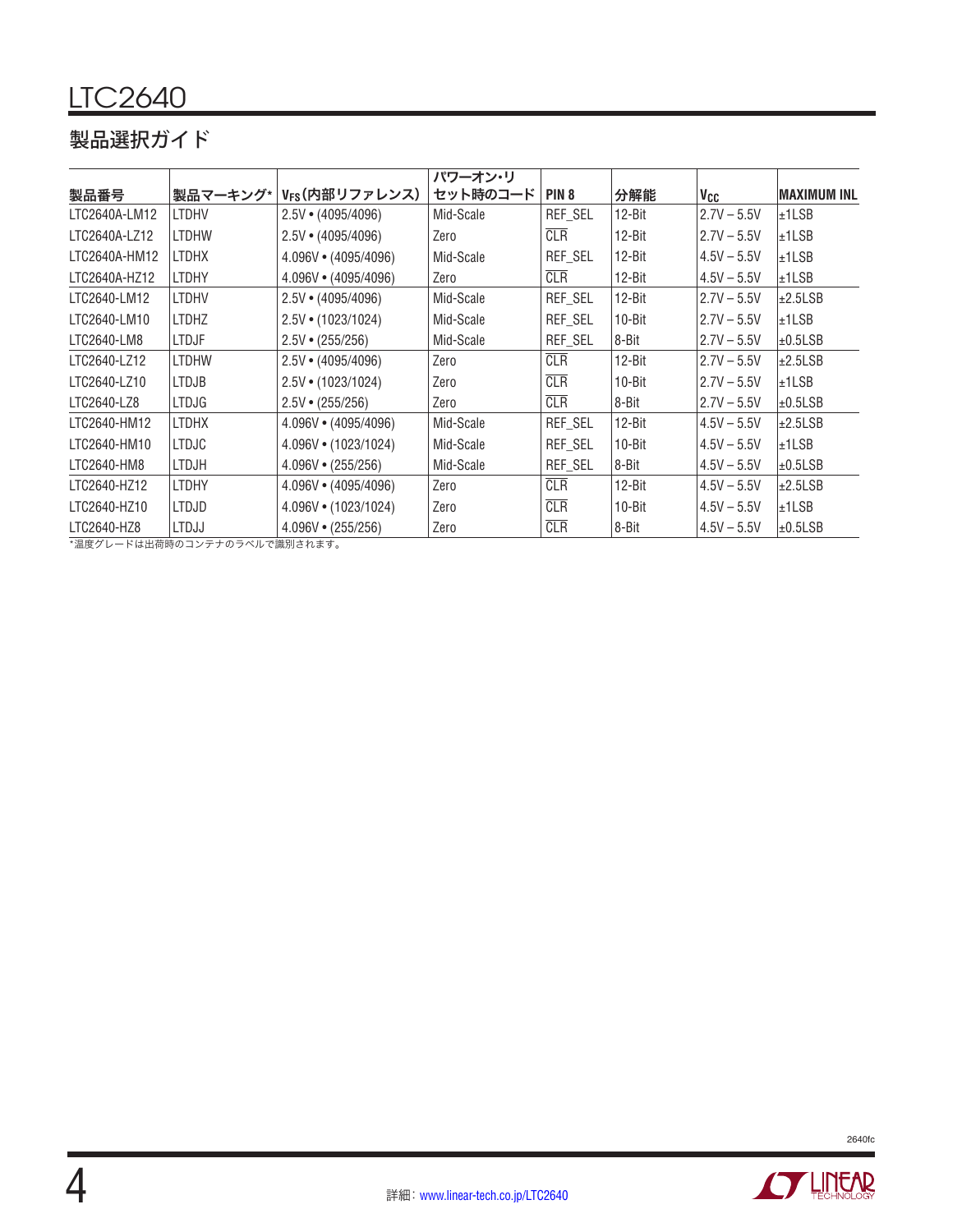# 電気的特性

### lは全動作温度範囲の規格値を意味する。それ以外は**TA**=**25**℃での値。注記がない限り、**VCC = 2.7V**~**5.5V**、**VOUT**は無負荷。

|                   |                                                         |                                                                                                              |           |     | LTC2640-8         | -----       |    | LTC2640-10        |                |                    | LTC2640-12        |                |    | LTC2640A-12       |                |                            |
|-------------------|---------------------------------------------------------|--------------------------------------------------------------------------------------------------------------|-----------|-----|-------------------|-------------|----|-------------------|----------------|--------------------|-------------------|----------------|----|-------------------|----------------|----------------------------|
|                   | <b>SYMBOL   PARAMETER</b>                               | <b>CONDITIONS</b>                                                                                            |           | MIN | <b>TYP</b>        | MAX MIN TYP |    |                   |                | <b>MAX MIN TYP</b> |                   | <b>MAX MIN</b> |    | <b>TYP</b>        | MAX            | <b>UNITS</b>               |
| DC性能              |                                                         |                                                                                                              |           |     |                   |             |    |                   |                |                    |                   |                |    |                   |                |                            |
|                   | Resolution                                              |                                                                                                              |           | 8   |                   |             | 10 |                   |                | 12                 |                   |                | 12 |                   |                | <b>Bits</b>                |
|                   | Monotonicity                                            | $V_{CC}$ = 3V, Internal Ref. (Note 4)                                                                        |           | 8   |                   |             | 10 |                   |                | 12                 |                   |                | 12 |                   |                | <b>Bits</b>                |
| DNL               | Differential<br>Nonlinearity                            | $V_{CC}$ = 3V, Internal Ref. (Note 4)                                                                        | $\bullet$ |     |                   | ±0.5        |    |                   | ±0.5           |                    |                   | ±1             |    |                   | ±1             | <b>LSB</b>                 |
| INL               | Integral<br>Nonlinearity                                | $V_{CC}$ = 3V, Internal Ref. (Note 4)                                                                        | $\bullet$ |     | ±0.05             | $\pm 0.5$   |    | ±0.2              | ±1             |                    | ±1                | ±2.5           |    | ±0.5              | ±1             | <b>LSB</b>                 |
| ZSE               | Zero-Scale Error                                        | $V_{CC}$ = 3V, Internal Ref.,<br>$Code = 0$                                                                  | $\bullet$ |     | 0.5               | 5           |    | 0.5               | 5              |                    | 0.5               | 5              |    | 0.5               | 5              | mV                         |
| $V_{OS}$          | Offset Error                                            | $V_{CC}$ = 3V, Internal Ref. (Note 5)                                                                        | $\bullet$ |     | ±0.5              | ±5          |    | ±0.5              | ±5             |                    | ±0.5              | ±5             |    | ±0.5              | ±5             | mV                         |
| <b>VOSTC</b>      | V <sub>OS</sub> Temperature<br>Coefficient              | $V_{CC}$ = 3V, Internal Ref. (Note 5)                                                                        |           |     | ±10               |             |    | ±10               |                |                    | ±10               |                |    | ±10               |                | µV/°C                      |
| <b>FSE</b>        | <b>Full-Scale Error</b>                                 | $V_{CC}$ = 3V, Internal Ref. (Note 11)                                                                       | $\bullet$ |     | ±0.08             | ±0.4        |    | $\pm 0.08$        | ±0.4           |                    | ±0.08             | ±0.4           |    | $\pm 0.08$        | ±0.4           | %FSR                       |
| V <sub>FSTC</sub> | <b>Full-Scale Voltage</b><br>Temperature<br>Coefficient | $V_{CC}$ = 3V, Internal Ref. (Note 10)<br>C-Grade<br>I-Grade<br>H-Grade                                      |           |     | ±10<br>±10<br>±10 |             |    | ±10<br>±10<br>±10 |                |                    | ±10<br>±10<br>±10 |                |    | ±10<br>±10<br>±10 |                | ppm/°C<br>ppm/°C<br>ppm/°C |
|                   | <b>Load Regulation</b>                                  | Internal Ref., Mid-Scale,<br>$V_{CC} = 3V \pm 10\%$ ,<br>$-5\text{mA} \leq I_{\text{OUT}} \leq 5\text{mA}$ , |           |     | 0.009             | 0.016       |    |                   | 0.035 0.064    |                    |                   | $0.14$ $0.256$ |    |                   |                | 0.14 0.256 LSB/mA          |
|                   |                                                         | $V_{CC} = 5V \pm 10\%$ ,<br>$-10$ mA $\leq$ $I_{\text{OUT}} \leq 10$ mA                                      |           |     |                   | 0.009 0.016 |    |                   | 0.035 0.064    |                    |                   | $0.14$ 0.256   |    |                   |                | 0.14 0.256 LSB/mA          |
| R <sub>OUT</sub>  | DC Output<br>Impedance                                  | Internal Ref., Mid-Scale,<br>$V_{CC} = 3V \pm 10\%$ ,<br>$-5mA \leq I_{OUT} \leq 5mA,$                       |           |     | 0.09              | 0.156       |    |                   | $0.09$ $0.156$ |                    | 0.09              | 0.156          |    |                   | $0.09$ $0.156$ | Ω                          |
|                   |                                                         | $V_{\text{CC}} = 5V \pm 10\%$ ,<br>$-10$ mA $\leq$ $I_{OUT}$ $\leq$ 10mA                                     |           |     | 0.09              | 0.156       |    |                   | $0.09$ $0.156$ |                    | 0.09              | 0.156          |    |                   | $0.09$ $0.156$ | Ω                          |

### **LTC2640-LM12/-LM10/-LM8/-LZ12/-LZ10/-LZ8**、**LTC2640A-LM12/-LZ12 (VFS = 2.5V)**

| <b>SYMBOL</b>          | <b>PARAMETER</b>                                             | <b>CONDITIONS</b>                                                                                                                                                                    | <b>MIN</b> | <b>TYP</b>                        | <b>MAX</b>               | <b>UNITS</b>         |
|------------------------|--------------------------------------------------------------|--------------------------------------------------------------------------------------------------------------------------------------------------------------------------------------|------------|-----------------------------------|--------------------------|----------------------|
| <b>V<sub>OUT</sub></b> | DAC Output Span                                              | <b>External Reference</b><br>Internal Reference                                                                                                                                      |            | 0 to $V_{\text{RFF}}$<br>0 to 2.5 |                          | V<br>V               |
| <b>PSR</b>             | Power Supply Rejection                                       | $V_{CC}$ = 3V ±10% or 5V ±10%                                                                                                                                                        |            | $-80$                             |                          | dB                   |
| Isc                    | Short-Circuit Output Current (Note 6)<br>Sinking<br>Sourcing | $V_{FS} = V_{CC} = 5.5V$<br>Zero-Scale; V <sub>OUT</sub> shorted to V <sub>CC</sub><br>Full-Scale; V <sub>OUT</sub> shorted to GND                                                   |            | 27<br>$-28$                       | 48<br>$-48$              | mA<br>mA             |
| 電源                     |                                                              |                                                                                                                                                                                      |            |                                   |                          |                      |
| V <sub>CC</sub>        | Positive Supply Voltage                                      | For Specified Performance                                                                                                                                                            | 2.7        |                                   | 5.5                      | V                    |
| $_{\rm{lc}}$           | Supply Current (Note 7)                                      | $V_{CC}$ = 3V, $V_{REF}$ = 2.5V, External Reference<br>$V_{CC}$ = 3V, Internal Reference<br>$V_{CC}$ = 5V, $V_{REF}$ = 2.5V, External Reference<br>$V_{CC}$ = 5V, Internal Reference |            | 150<br>180<br>160<br>190          | 200<br>240<br>210<br>260 | μA<br>μA<br>μA<br>μA |
| <sub>sD</sub>          | Supply Current in Power-Down Mode<br>(Note 7)                | $V_{CC}$ = 5V, C-Grade, I-Grade<br>$V_{CC}$ = 5V, H-Grade                                                                                                                            |            | 0.6<br>0.6                        | 1.8<br>4                 | μA<br>μA             |

![](_page_4_Picture_7.jpeg)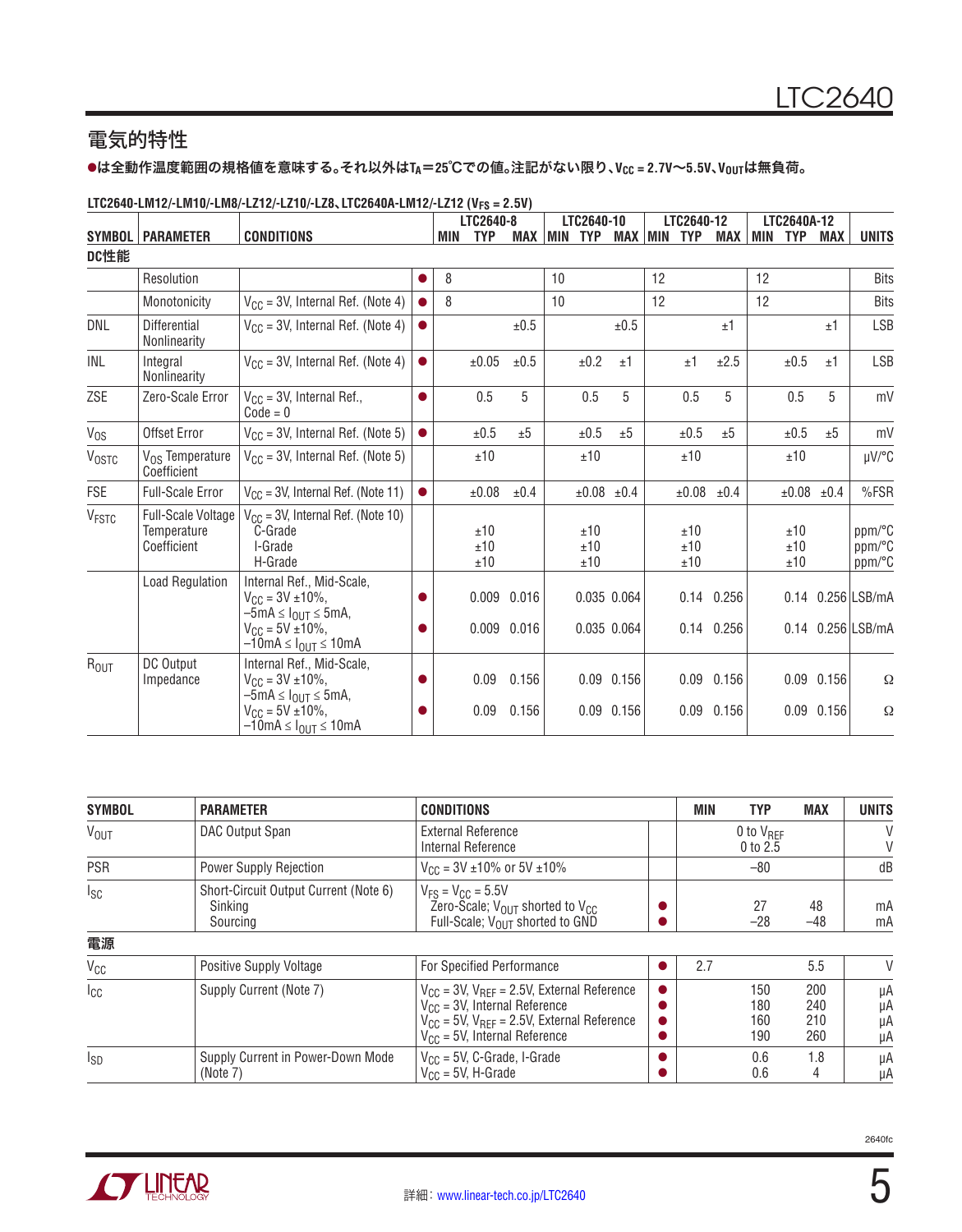# 電気的特性

### lは全動作温度範囲の規格値を意味する。それ以外は**TA**=**25**℃での値。注記がない限り、**VCC = 2.7V**~**5.5V**、**VOUT**は無負荷。

#### **LTC2640-LM12/-LM10/-LM8/-LZ12/-LZ10/-LZ8**、**LTC2640A-LM12/-LZ12 (VFS = 2.5V)**

| <b>SYMBOL</b>   | <b>PARAMETER</b>                    | <b>CONDITIONS</b>                                                                                                                                                               |   |                       |                          |            | <b>UNITS</b>                                                             |
|-----------------|-------------------------------------|---------------------------------------------------------------------------------------------------------------------------------------------------------------------------------|---|-----------------------|--------------------------|------------|--------------------------------------------------------------------------|
| リファレンス入力        |                                     |                                                                                                                                                                                 |   |                       |                          |            |                                                                          |
|                 | Input Voltage Range                 |                                                                                                                                                                                 |   | 0                     |                          | $V_{CC}$   | V                                                                        |
|                 | Resistance                          |                                                                                                                                                                                 |   | 160                   | 190                      | 220        | $\mathsf{k}\Omega$                                                       |
|                 | Capacitance                         |                                                                                                                                                                                 |   |                       | 7.5                      |            | pF                                                                       |
| <b>I</b> REF    | Reference Current, Power-Down Mode  | DAC Powered Down                                                                                                                                                                | ● |                       | 0.005                    | 0.1        | μA                                                                       |
| リファレンス出力        |                                     |                                                                                                                                                                                 |   |                       |                          |            |                                                                          |
|                 | Output Voltage                      |                                                                                                                                                                                 |   | 1.240                 | 1.250                    | 1.260      | $\vee$                                                                   |
|                 | Reference Temperature Coefficient   |                                                                                                                                                                                 |   |                       | ±10                      |            | ppm/°C                                                                   |
|                 | Output Impedance                    |                                                                                                                                                                                 |   |                       | 0.5                      |            | $\mathsf{k}\Omega$                                                       |
|                 | Capacitive Load Driving             |                                                                                                                                                                                 |   |                       | 10                       |            | $\upmu\text{F}$                                                          |
|                 | Short-Circuit Current               | $V_{CC}$ = 5.5V; REF Shorted to GND                                                                                                                                             |   |                       | 2.5                      |            | mA                                                                       |
| デジタルI/0         |                                     |                                                                                                                                                                                 |   |                       |                          |            |                                                                          |
| $V_{\text{IH}}$ | Digital Input High Voltage          | $V_{CC} = 3.6V$ to 5.5V<br>$V_{\rm CC}$ = 2.7V to 3.6V                                                                                                                          |   | 2.4<br>$\overline{2}$ |                          |            | V<br>$\vee$                                                              |
| $V_{IL}$        | Digital Input Low Voltage           | $V_{CC} = 4.5V$ to 5.5V<br>$V_{\text{CC}} = 2.7V$ to 4.5V                                                                                                                       |   |                       |                          | 0.8<br>0.6 | $\vee$<br>V                                                              |
| I <sub>LΚ</sub> | Digital Input Leakage               | $V_{IN}$ = GND to $V_{CG}$                                                                                                                                                      | ● |                       |                          | ±1         | μA                                                                       |
| $C_{\text{IN}}$ | Digital Input Capacitance           | (Note 8)                                                                                                                                                                        | ● |                       |                          | 2.5        | pF                                                                       |
| AC性能            |                                     |                                                                                                                                                                                 |   |                       |                          |            |                                                                          |
| $t_S$           | <b>Settling Time</b>                | $V_{CC} = 3V$ (Note 9)<br>$\pm$ 0.39% ( $\pm$ 1LSB at 8 Bits)<br>$±0.098\%$ ( $±1$ LSB at 10 Bits)<br>±0.024% (±1LSB at 12 Bits)                                                |   |                       | 3.2<br>3.8<br>4.1        |            | μs<br>μs<br>μs                                                           |
|                 | Voltage Output Slew Rate            |                                                                                                                                                                                 |   |                       | $\mathbf{1}$             |            | $V/\mu s$                                                                |
|                 | <b>Capacitance Load Driving</b>     |                                                                                                                                                                                 |   |                       | 500                      |            | рF                                                                       |
|                 | Glitch Impulse                      | At Mid-Scale Transition                                                                                                                                                         |   |                       | 2.1                      |            | n∨•s                                                                     |
|                 | Multiplying Bandwidth               | <b>External Reference</b>                                                                                                                                                       |   |                       | 300                      |            | kHz                                                                      |
| $e_n$           | <b>Output Voltage Noise Density</b> | At f = 1kHz, External Reference<br>At f = 10kHz, External Reference<br>At f = 1kHz, Internal Reference<br>At f = 10kHz, Internal Reference                                      |   |                       | 140<br>130<br>160<br>150 |            | $nV\sqrt{Hz}$<br>$nV\sqrt{Hz}$<br>$nV\sqrt{Hz}$<br>$nV\sqrt{Hz}$         |
|                 | Output Voltage Noise                | 0.1Hz to 10Hz, External Reference<br>0.1Hz to 10Hz, Internal Reference<br>0.1Hz to 200kHz, External Reference<br>0.1Hz to 200kHz, Internal Reference,<br>$C_{REF} = 0.33 \mu F$ |   |                       | 20<br>20<br>650<br>670   |            | $\mu V_{P-P}$<br>µV <sub>P-P</sub><br>µV <sub>P-P</sub><br>$\mu V_{P-P}$ |

![](_page_5_Picture_6.jpeg)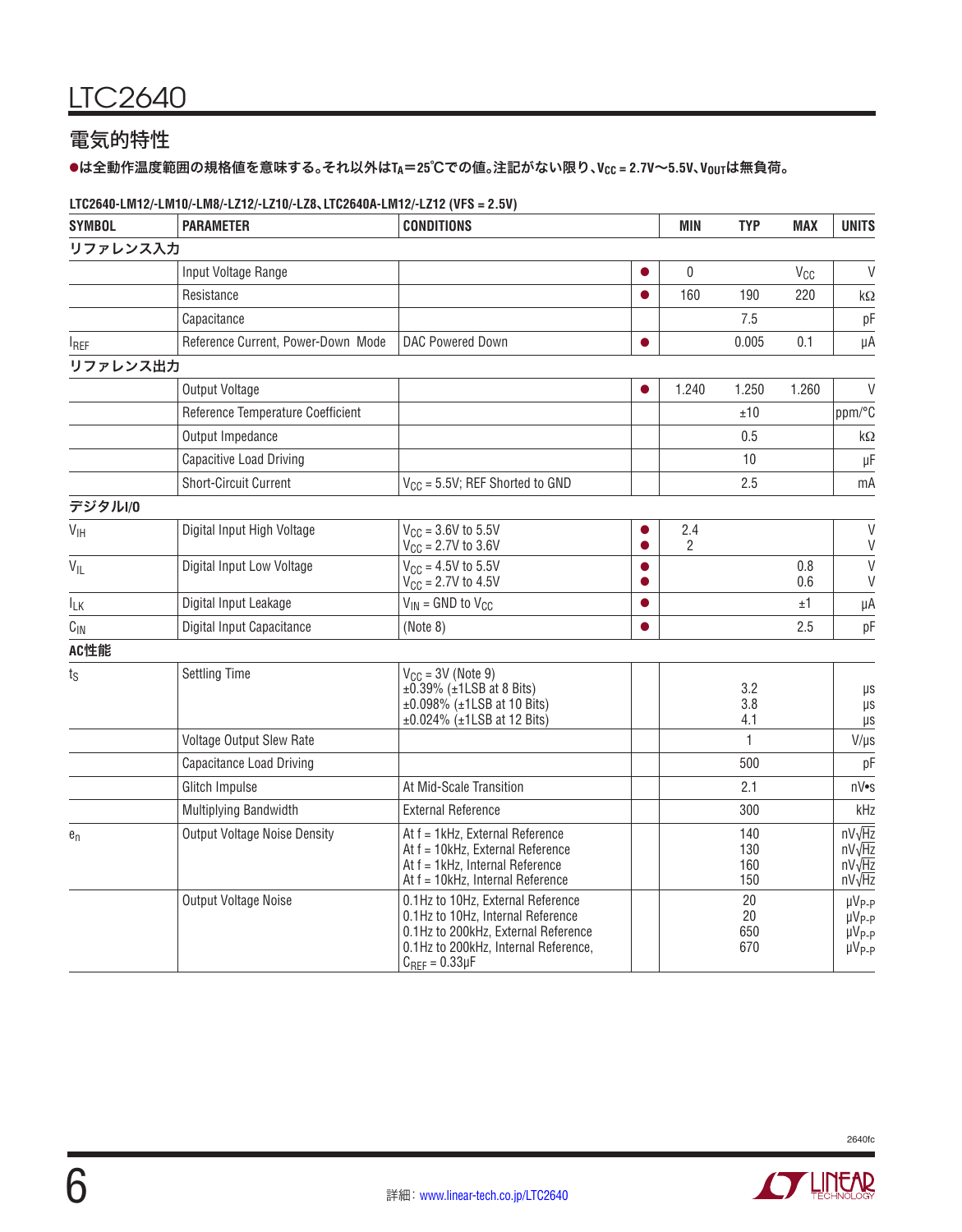# タイミング特性

### lは全動作温度範囲の規格値を意味する。それ以外は**TA**=**25**℃での値。**VCC = 2.7V**~**5.5V**。(図**1**を参照)(**Note 8**)

#### **LTC2640-LM12/-LM10/-LM8/-LZ12/-LZ10/-LZ8**、**LTC2640A-LM12/-LZ12 (VFS = 2.5V)**

| <b>SYMBOL</b>  | <b>PARAMETER</b>                                | <b>CONDITIONS</b> | MIN | <b>TYP</b> | <b>MAX</b> | <b>UNITS</b> |
|----------------|-------------------------------------------------|-------------------|-----|------------|------------|--------------|
| t <sub>1</sub> | SDI Valid to SCK Setup                          |                   | 4   |            |            | ns           |
| t <sub>2</sub> | SDI Valid to SCK Hold                           |                   | 4   |            |            | ns           |
| $t_3$          | <b>SCK High Time</b>                            |                   | 9   |            |            | ns           |
| t <sub>4</sub> | <b>SCK Low Time</b>                             |                   | 9   |            |            | ns           |
| $t_{5}$        | CS/LD Pulse Width                               |                   | 10  |            |            | ns           |
| $t_6$          | LSB SCK High to $\overline{\text{CS}}$ /LD High |                   |     |            |            | ns           |
| t <sub>7</sub> | CS/LD Low to SCK High                           |                   |     |            |            | ns           |
| tg             | <b>CLR</b> Pulse Width                          |                   | 20  |            |            | ns           |
| $t_{10}$       | CS/LD High to SCK Pos. Edge                     |                   |     |            |            | ns           |
|                | <b>SCK Frequency</b>                            | 50% Duty Cycle    |     |            | 50         | <b>MHz</b>   |

# 電気的特性

#### lは全動作温度範囲の規格値を意味する。それ以外は**TA**=**25**℃での値。注記がない限り、**VCC = 4.5V**~**5.5V**、**VOUT**は無負荷。

|                         |                                                         |                                                                                                              |           |     | LTC2640-8         |           |             | LTC2640-10        |                |    | LTC2640-12        |       |     | LTC2640A-12       |       |                            |
|-------------------------|---------------------------------------------------------|--------------------------------------------------------------------------------------------------------------|-----------|-----|-------------------|-----------|-------------|-------------------|----------------|----|-------------------|-------|-----|-------------------|-------|----------------------------|
| <b>SYMBOL</b>           | <b>PARAMETER</b>                                        | <b>CONDITIONS</b>                                                                                            |           | MIN | <b>TYP</b>        | MAX       | <b>IMIN</b> | <b>TYP</b>        | <b>MAX MIN</b> |    | <b>TYP</b>        | MAX   | MIN | <b>TYP</b>        | MAX   | <b>UNITS</b>               |
| DC性能                    |                                                         |                                                                                                              |           |     |                   |           |             |                   |                |    |                   |       |     |                   |       |                            |
|                         | Resolution                                              |                                                                                                              |           | 8   |                   |           | 10          |                   |                | 12 |                   |       | 12  |                   |       | <b>Bits</b>                |
|                         | Monotonicity                                            | $V_{CC}$ = 5V, Internal Ref. (Note 4)                                                                        |           | 8   |                   |           | 10          |                   |                | 12 |                   |       | 12  |                   |       | <b>Bits</b>                |
| DNL                     | <b>Differential</b><br>Nonlinearity                     | $V_{CC}$ = 5V, Internal Ref. (Note 4)                                                                        | $\bullet$ |     |                   | ±0.5      |             |                   | ±0.5           |    |                   | ±1    |     |                   | ±1    | <b>LSB</b>                 |
| INL                     | Integral<br>Nonlinearity                                | $V_{CC}$ = 5V, Internal Ref. (Note 4)                                                                        | $\bullet$ |     | ±0.05             | $\pm 0.5$ |             | ±0.2              | ±1             |    | ±1                | ±2.5  |     | $\pm 0.5$         | ±1    | <b>LSB</b>                 |
| ZSE                     | Zero-Scale Error                                        | $V_{CC}$ = 5V, Internal Ref.,<br>$Code = 0$                                                                  | $\bullet$ |     | 0.5               | 5         |             | 0.5               | 5              |    | 0.5               | 5     |     | 0.5               | 5     | mV                         |
| $V_{OS}$                | Offset Error                                            | $V_{CC}$ = 5V, Internal Ref. (Note 5)                                                                        | $\bullet$ |     | ±0.5              | ±5        |             | ±0.5              | ±5             |    | ±0.5              | ±5    |     | ±0.5              | ±5    | mV                         |
| <b>VOSTC</b>            | V <sub>OS</sub> Temperature<br>Coefficient              | $V_{CC}$ = 5V, Internal Ref. (Note 5)                                                                        |           |     | ±10               |           |             | ±10               |                |    | ±10               |       |     | ±10               |       | µV/°C                      |
| FSE                     | <b>Full-Scale Error</b>                                 | $V_{CC}$ = 5V, Internal Ref. (Note 11)                                                                       | $\bullet$ |     | ±0.08             | ±0.4      |             | ±0.08 ±0.4        |                |    | ±0.08             | ±0.4  |     | ±0.08             | ±0.4  | %FSR                       |
| <b>V<sub>FSTC</sub></b> | <b>Full-Scale Voltage</b><br>Temperature<br>Coefficient | $V_{CC}$ = 5V, Internal Ref. (Note 10)<br>C-Grade<br>I-Grade<br>H-Grade                                      |           |     | ±10<br>±10<br>±10 |           |             | ±10<br>±10<br>±10 |                |    | ±10<br>±10<br>±10 |       |     | ±10<br>±10<br>±10 |       | ppm/°C<br>ppm/°C<br>ppm/°C |
|                         | Load Regulation                                         | $V_{\text{CC}} = 5V \pm 10\%$ ,<br>Internal Ref. Mid-Scale,<br>$-10$ mA $\leq$ $I_{\text{OUT}} \leq 10$ mA   | ●         |     | 0.006             | 0.01      |             | 0.022             | 0.04           |    | 0.09              | 0.16  |     | 0.09              | 0.16  | LSB/mA                     |
| $R_{OUT}$               | DC Output<br>Impedance                                  | $V_{\text{CC}} = 5V \pm 10\%$ ,<br>Internal Ref. Mid-Scale,<br>$-10$ m $A \leq I_{\text{OUT}} \leq 10$ m $A$ | ●         |     | 0.09              | 0.156     |             | 0.09              | 0.156          |    | 0.09              | 0.156 |     | 0.09              | 0.156 | $\Omega$                   |

#### **LTC2640-HM12/-HM10/-HM8/-HZ12/-HZ10/-HZ8**、**LTC2640A-HM12/-HZ12 (VFS = 4.096V)**

![](_page_6_Picture_9.jpeg)

7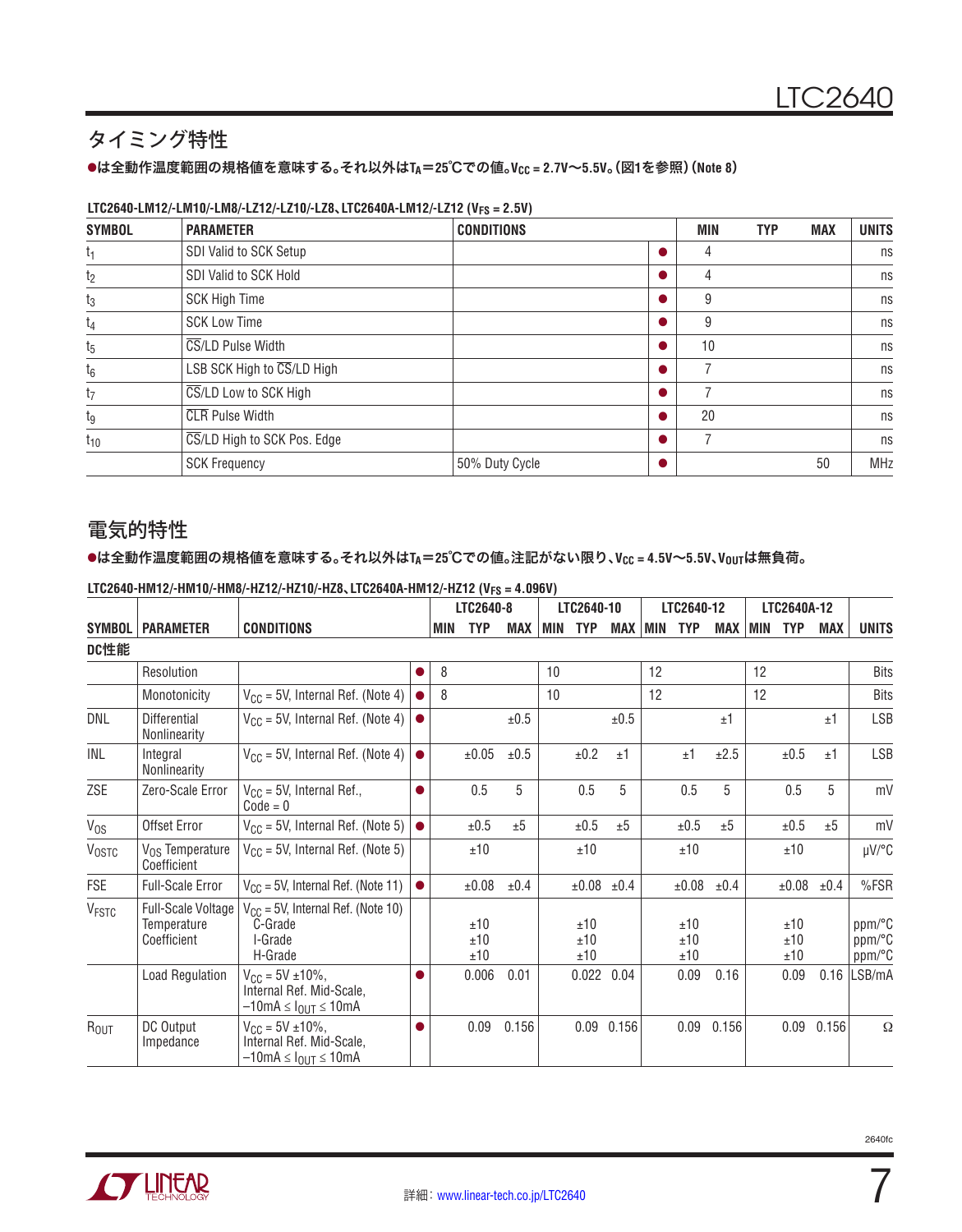# 電気的特性

### lは全動作温度範囲の規格値を意味する。それ以外は**TA**=**25**℃での値。注記がない限り、**VCC = 4.5V**~**5.5V**、**VOUT**は無負荷。

### **LTC2640-HM12/-HM10/-HM8/-HZ12/-HZ10/-HZ8**、**LTC2640A-HM12/-HZ12 (VFS = 4.096V)**

| <b>SYMBOL</b>          | <b>PARAMETER</b>                                             | <b>CONDITIONS</b>                                                                                                                  |           | <b>MIN</b> | <b>TYP</b>                          | <b>MAX</b>  | <b>UNITS</b>                   |
|------------------------|--------------------------------------------------------------|------------------------------------------------------------------------------------------------------------------------------------|-----------|------------|-------------------------------------|-------------|--------------------------------|
| <b>V<sub>OUT</sub></b> | DAC Output Span                                              | <b>External Reference</b><br><b>Internal Reference</b>                                                                             |           |            | 0 to V <sub>REF</sub><br>0 to 4.096 |             | V<br>V                         |
| PSR                    | Power Supply Rejection                                       | $V_{CC} = 5V \pm 10\%$                                                                                                             |           |            | $-80$                               |             | dB                             |
| lsc                    | Short-Circuit Output Current (Note 6)<br>Sinking<br>Sourcing | $V_{FS} = V_{CC} = 5.5V$<br>Zero-Scale; $V_{\text{OUT}}$ shorted to $V_{\text{GC}}$<br>Full-Scale; V <sub>OUT</sub> shorted to GND |           |            | 27<br>$-28$                         | 48<br>$-48$ | mA<br>mA                       |
| 電源                     |                                                              |                                                                                                                                    |           |            |                                     |             |                                |
| V <sub>CC</sub>        | Positive Supply Voltage                                      | For Specified Performance                                                                                                          |           | 4.5        |                                     | 5.5         | V                              |
| Icc                    | Supply Current (Note 7)                                      | $V_{CC}$ = 5V, $V_{REF}$ = 4.096V, External Reference<br>$V_{CC}$ = 5V, Internal Reference                                         |           |            | 160<br>200                          | 220<br>270  | μA<br>μA                       |
| I <sub>SD</sub>        | Supply Current in Power-Down Mode<br>(Note 7)                | $V_{CC}$ = 5V, C-Grade, I-Grade<br>$V_{CC}$ = 5V, H-Grade                                                                          | $\bullet$ |            | 0.6<br>0.6                          | 1.8<br>4    | μA<br>μA                       |
| リファレンス入力               |                                                              |                                                                                                                                    |           |            |                                     |             |                                |
|                        | Input Voltage Range                                          |                                                                                                                                    |           | 0          |                                     | $V_{CC}$    | $\vee$                         |
|                        | Resistance                                                   |                                                                                                                                    |           | 160        | 190                                 | 220         | $k\Omega$                      |
|                        | Capacitance                                                  |                                                                                                                                    |           |            | 7.5                                 |             | pF                             |
| <b>IREF</b>            | Reference Current, Power-Down<br>Mode                        | <b>DAC Powered Down</b>                                                                                                            |           |            | 0.005                               | 0.1         | μA                             |
| リファレンス出力               |                                                              |                                                                                                                                    |           |            |                                     |             |                                |
|                        | Output Voltage                                               |                                                                                                                                    |           | 2.032      | 2.048                               | 2.064       | $\vee$                         |
|                        | Reference Temperature Coefficient                            |                                                                                                                                    |           |            | ±10                                 |             | ppm/°C                         |
|                        | Output Impedance                                             |                                                                                                                                    |           |            | 0.5                                 |             | kΩ                             |
|                        | Capacitive Load Driving                                      |                                                                                                                                    |           |            | 10                                  |             | μF                             |
|                        | <b>Short-Circuit Current</b>                                 | $V_{CC}$ = 5.5V; REF Shorted to GND                                                                                                |           |            | 4.3                                 |             | mA                             |
| デジタルI/0                |                                                              |                                                                                                                                    |           |            |                                     |             |                                |
| $V_{\text{IH}}$        | Digital Input High Voltage                                   |                                                                                                                                    | 0         | 2.4        |                                     |             | $\vee$                         |
| $V_{IL}$               | Digital Input Low Voltage                                    |                                                                                                                                    |           |            |                                     | 0.8         | $\vee$                         |
| IΓK                    | Digital Input Leakage                                        | $V_{IN}$ = GND to $V_{CC}$                                                                                                         | $\bullet$ |            |                                     | ±1          | μA                             |
| $C_{IN}$               | Digital Input Capacitance                                    | (Note 8)                                                                                                                           |           |            |                                     | 2.5         | pF                             |
| AC性能                   |                                                              |                                                                                                                                    |           |            |                                     |             |                                |
| ts                     | <b>Settling Time</b>                                         | $V_{CC}$ = 5V (Note 9)<br>$\pm$ 0.39% ( $\pm$ 1LSB at 8 Bits)<br>$±0.098\%$ ( $±1$ LSB at 10 Bits)<br>±0.024% (±1LSB at 12 Bits)   |           |            | 3.7<br>4.2<br>4.6                   |             | $\mu\text{s}$<br>$\mu s$<br>μs |
|                        | <b>Voltage Output Slew Rate</b>                              |                                                                                                                                    |           |            | $\mathbf{1}$                        |             | $V/\mu s$                      |
|                        | <b>Capacitance Load Driving</b>                              |                                                                                                                                    |           |            | 500                                 |             | pF                             |
|                        | Glitch Impulse                                               | At Mid-Scale Transition                                                                                                            |           |            | 3.0                                 |             | nV•s                           |
|                        | Multiplying Bandwidth                                        | <b>External Reference</b>                                                                                                          |           |            | 300                                 |             | kHz                            |

**ANTILITEAR** 

![](_page_7_Picture_6.jpeg)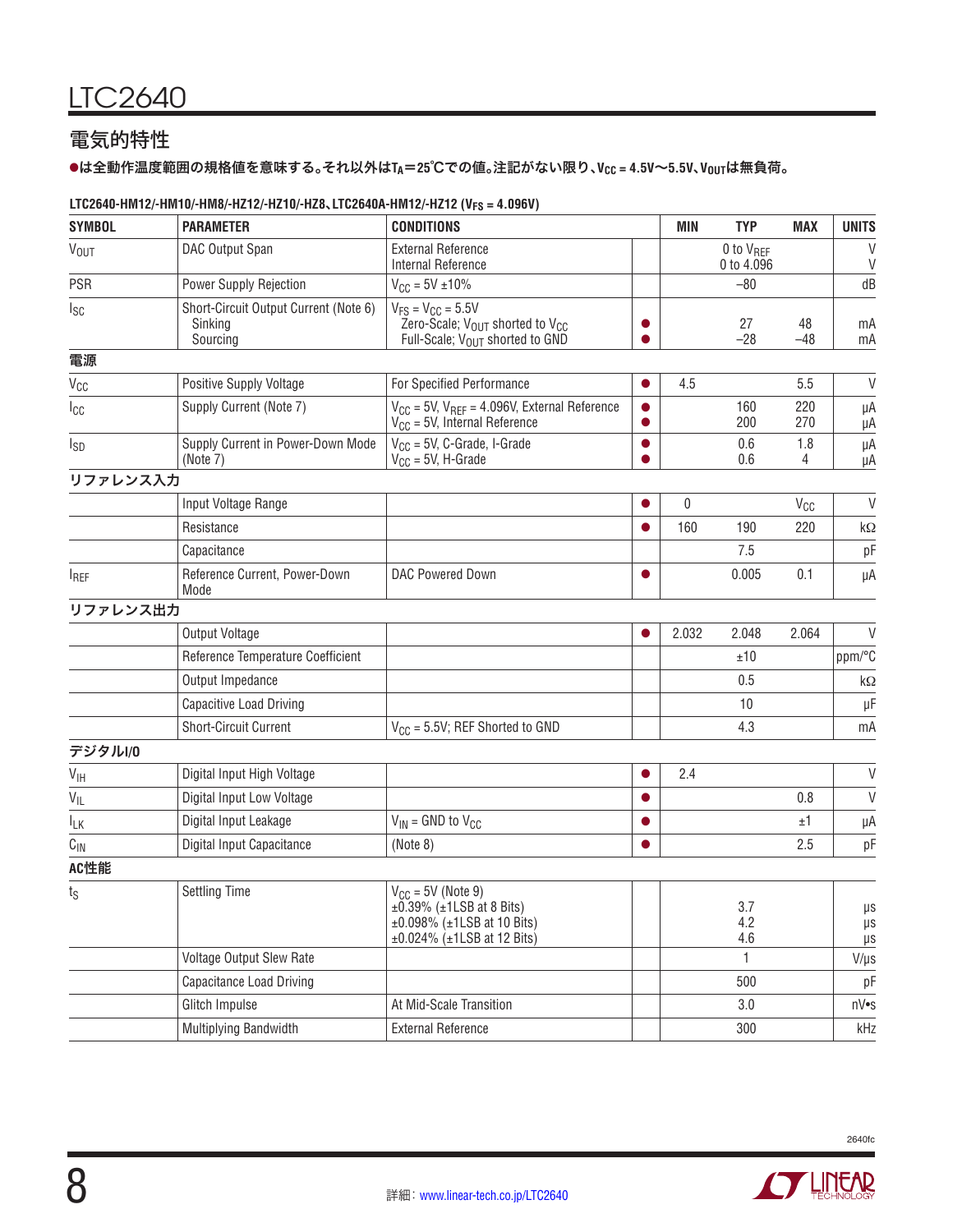### 電気的特性

#### lは全動作温度範囲の規格値を意味する。それ以外は**TA**=**25**℃での値。注記がない限り、**VCC = 4.5V**~**5.5V**、**VOUT**は無負荷。

#### **LTC2640-HM12/-HM10/-HM8/-HZ12/-HZ10/-HZ8**、**LTC2640A-HM12/-HZ12 (VFS = 4.096V)**

| <b>SYMBOL</b> | <b>PARAMETER</b>                    | <b>CONDITIONS</b>                                                                                                                                                               | <b>MIN</b> | <b>TYP</b>               | <b>MAX</b> | <b>UNITS</b>                                                     |
|---------------|-------------------------------------|---------------------------------------------------------------------------------------------------------------------------------------------------------------------------------|------------|--------------------------|------------|------------------------------------------------------------------|
| $e_n$         | <b>Output Voltage Noise Density</b> | At f = 1kHz, External Reference<br>At f = 10kHz, External Reference<br>At f = 1kHz, Internal Reference<br>At f = 10kHz, Internal Reference                                      |            | 140<br>130<br>210<br>200 |            | $nV\sqrt{Hz}$<br>$nV\sqrt{Hz}$<br>$nV\sqrt{Hz}$<br>$nV\sqrt{Hz}$ |
|               | <b>Output Voltage Noise</b>         | 0.1Hz to 10Hz. External Reference<br>0.1Hz to 10Hz, Internal Reference<br>0.1Hz to 200kHz, External Reference<br>0.1Hz to 200kHz, Internal Reference,<br>$C_{BFF} = 0.33 \mu F$ |            | 20<br>20<br>650<br>670   |            | $\mu V_{P-P}$<br>$\mu V_{P-P}$<br>$\mu V_{P-P}$<br>$\mu V_{P-P}$ |

### タイミング特性

#### lは全動作温度範囲の規格値を意味する。それ以外は**TA**=**25**℃での値。**VCC = 4.5V**~**5.5V**。(図**1**を参照)(**Note 8**)

| <b>SYMBOL</b>  | <b>PARAMETER</b>            | <b>CONDITIONS</b> | MIN | <b>TYP</b> | <b>MAX</b> | <b>UNITS</b> |
|----------------|-----------------------------|-------------------|-----|------------|------------|--------------|
| t <sub>1</sub> | SDI Valid to SCK Setup      |                   | 4   |            |            | ns           |
| t <sub>2</sub> | SDI Valid to SCK Hold       |                   | 4   |            |            | ns           |
| $t_3$          | <b>SCK High Time</b>        |                   | 9   |            |            | ns           |
| $t_4$          | <b>SCK Low Time</b>         |                   | 9   |            |            | ns           |
| $t_5$          | CS/LD Pulse Width           |                   | 10  |            |            | ns           |
| $t_6$          | LSB SCK High to CS/LD High  |                   |     |            |            | ns           |
| $t_7$          | CS/LD Low to SCK High       |                   |     |            |            | ns           |
| tg             | <b>CLR</b> Pulse Width      |                   | 20  |            |            | ns           |
| $t_{10}$       | CS/LD High to SCK Pos. Edge |                   |     |            |            | ns           |
|                | <b>SCK Frequency</b>        | 50% Duty Cycle    |     |            | 50         | <b>MHz</b>   |

#### **LTC2640-HM12/-HM10/-HM8/-HZ12/-HZ10/-HZ8**、**LTC2640A-HM12/-HZ12 (VFS = 4.096V)**

**Note 1**:絶対最大定格に記載された値を超えるストレスはデバイスに永続的損傷を与え る可能性がある。長期にわたって絶対最大定格条件に曝すと、デバイスの信頼性と寿命 に悪影響を与える可能性がある。

**Note 2**:全ての電圧はGNDを基準にしている。

**Note 3**:温度が高いと動作寿命が短くなる。105℃を超える温度では動作寿命がディレー ティングされる。

**Note 4**:直線性と単調性はコードkLからコード2N – 1まで定義されている。ここで、Nは分 解能で、k\_はk\_ = 0.016 • (2 $^{\mathsf{N}}$ /V<sub>FS</sub>)で与えられ、最も近い整数のコードに丸められている。 VFS = 2.5VおよびN = 12では、kL = 26で、直線性はコード26からコード4,095で定義される。 VFS = 4.096VおよびN = 12では、kL = 16で、直線性はコード16からコード4,095で定義され る。

**Note 5**:コード16(TC2640-12)、コード4(LTC2640-10)またはコード1(LTC2640-8)およびフ ルスケールでの測定から推測されている。

**Note 6**:このデバイスには短時間の過負荷状態の間デバイスを保護するための電流制限 が備わっている。電流制限時に接合部温度が最大定格を超えることがある。規定された 最大動作接合部温度を超えた動作が継続すると、デバイスの信頼性を損なうおそれがあ る。

**Note 7: 0VまたはVccでのデジタル入力。** 

**Note 8**:設計によって保証されているが、製造時にはテストされない。

**Note 9**:内蔵リファレンス・モード。DACは1/4スケールから3/4スケールへ、さらに3/4ス ケールから1/4スケールへステップさせる。負荷はGNDに並列に接続した2kΩと100pF。

**Note 10**:温度係数は出力電圧の最大変化を規定温度範囲で割って計算される。

**Note 11**:フルスケール誤差はREFピンで測定されたリファレンス電圧を使って決められ る。

![](_page_8_Picture_20.jpeg)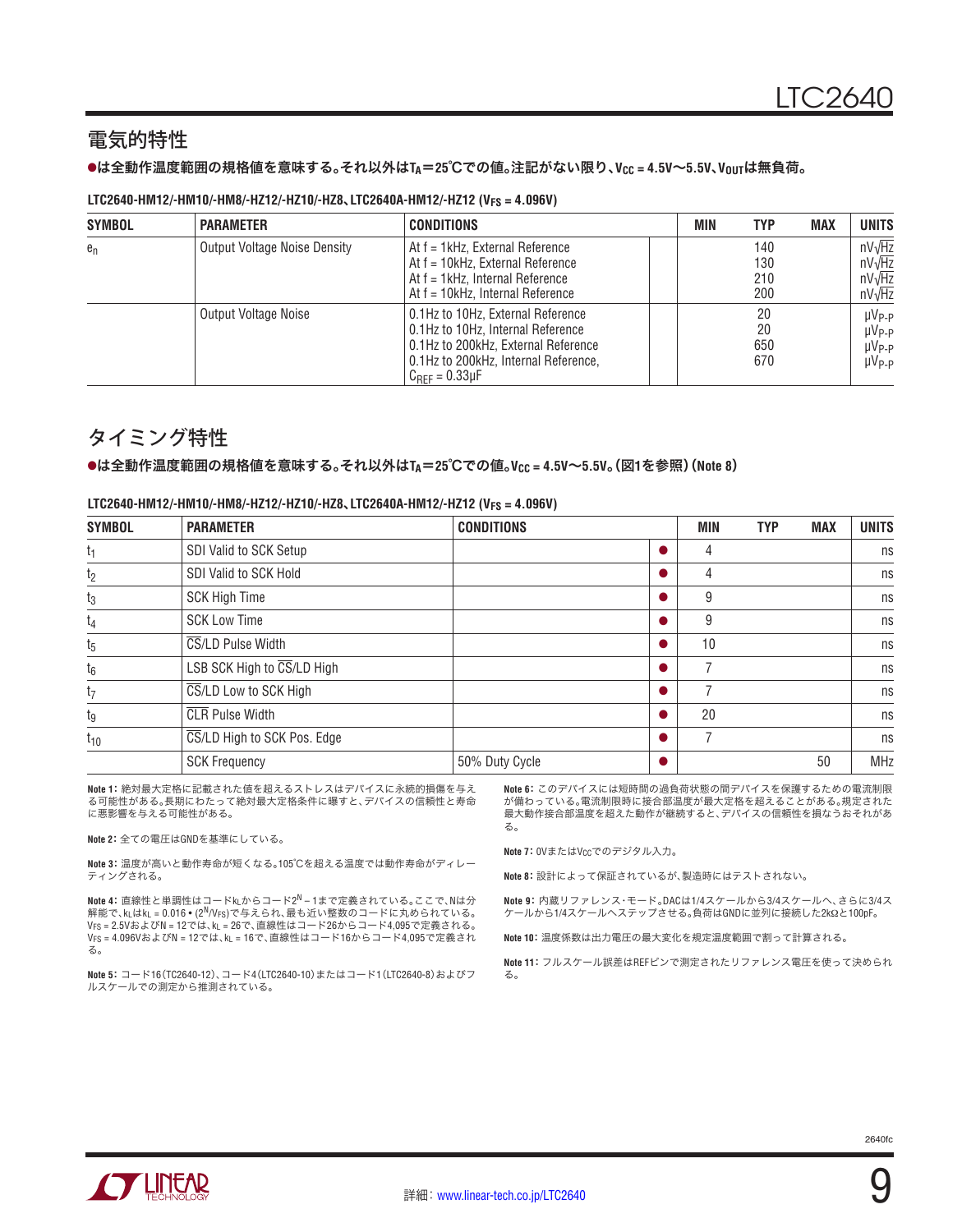# 標準的性能特性 注記がない限り、**TA = 25**℃。

### **LTC2640-L12**(内部リファレンス、**VFS = 2.5V**)

![](_page_9_Figure_3.jpeg)

**LINEAR** 

![](_page_9_Picture_5.jpeg)

CS/LD 2V/DIV

2µs/DIV

2640 G08

2640 G07

2µs/DIV

 $V_{\text{CC}}$  = 3V,  $V_{\text{FS}}$  = 2.5V R<sub>L</sub> = 2k, C<sub>L</sub> = 100pF AVERAGE OF 256 EVENTS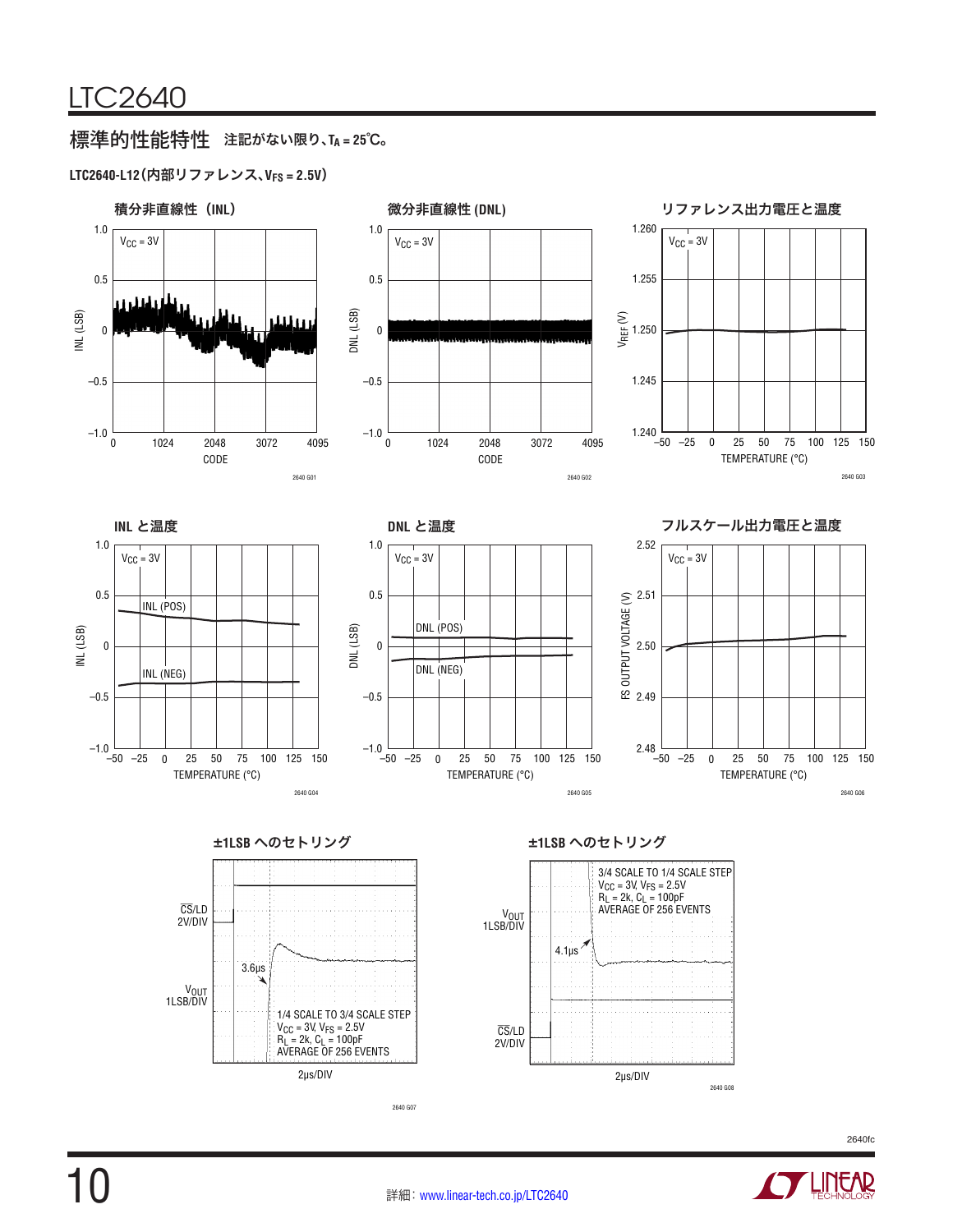## 標準的性能特性 注記がない限り、**TA = 25**℃。

#### **LTC2640-H12**(内部リファレンス、**VFS = 4.096V**)

![](_page_10_Figure_3.jpeg)

![](_page_10_Figure_5.jpeg)

2640 G15

![](_page_10_Figure_8.jpeg)

![](_page_10_Picture_10.jpeg)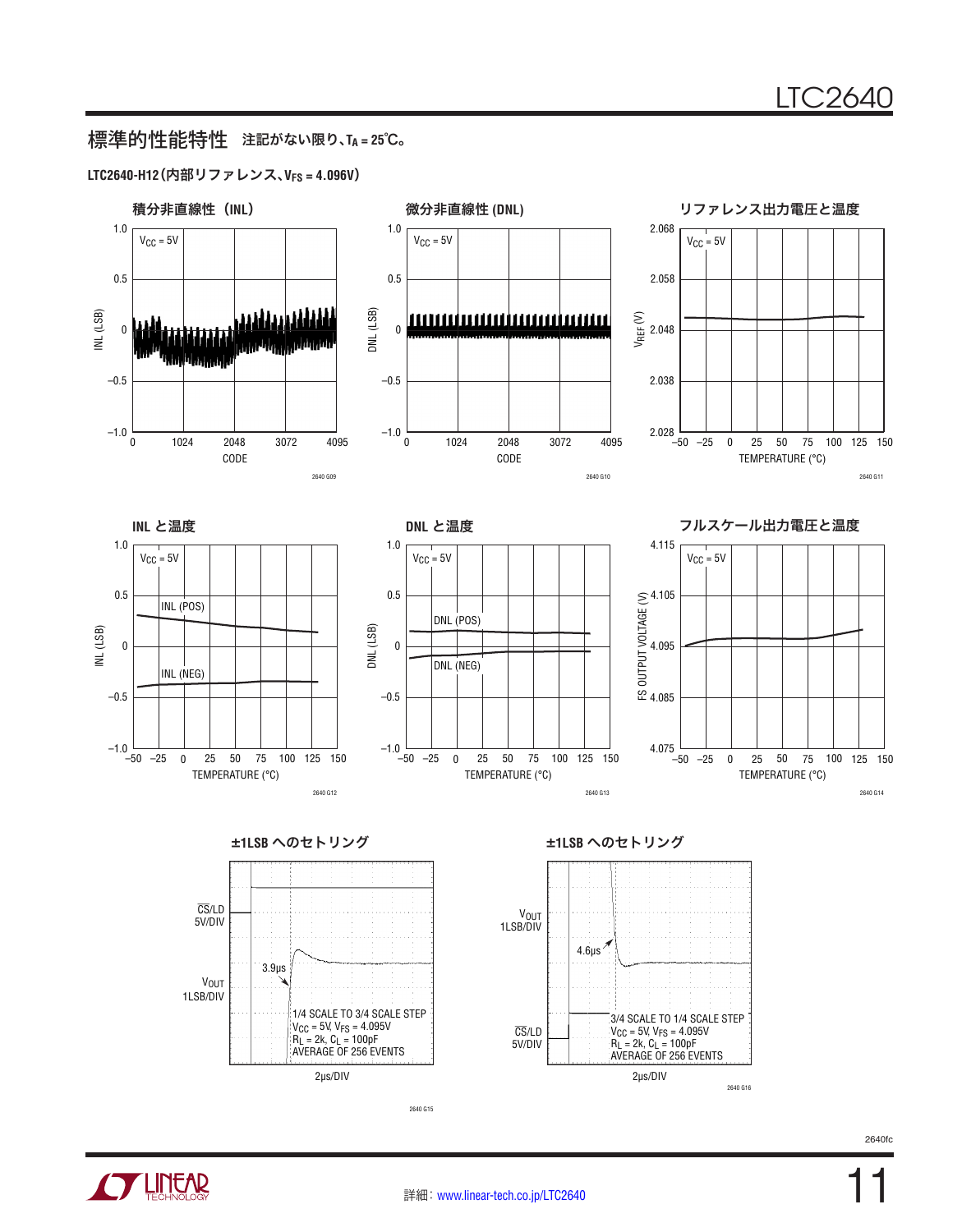## 標準的性能特性 注記がない限り、**TA = 25**℃。

#### **LTC2640-10**

![](_page_11_Figure_3.jpeg)

#### **LTC2640-8**

![](_page_11_Figure_5.jpeg)

CODE 0 DNL (LSB) 0 0.5 1023 2640 G18 –0.5 –1.0 256 512 768 1.0  $V_{\rm CC}$  = 5V VFS = 4.096V INTERNAL REF.

![](_page_11_Figure_7.jpeg)

#### **LTC2640**

![](_page_11_Figure_9.jpeg)

![](_page_11_Figure_10.jpeg)

![](_page_11_Figure_11.jpeg)

![](_page_11_Figure_12.jpeg)

![](_page_11_Figure_13.jpeg)

![](_page_11_Picture_17.jpeg)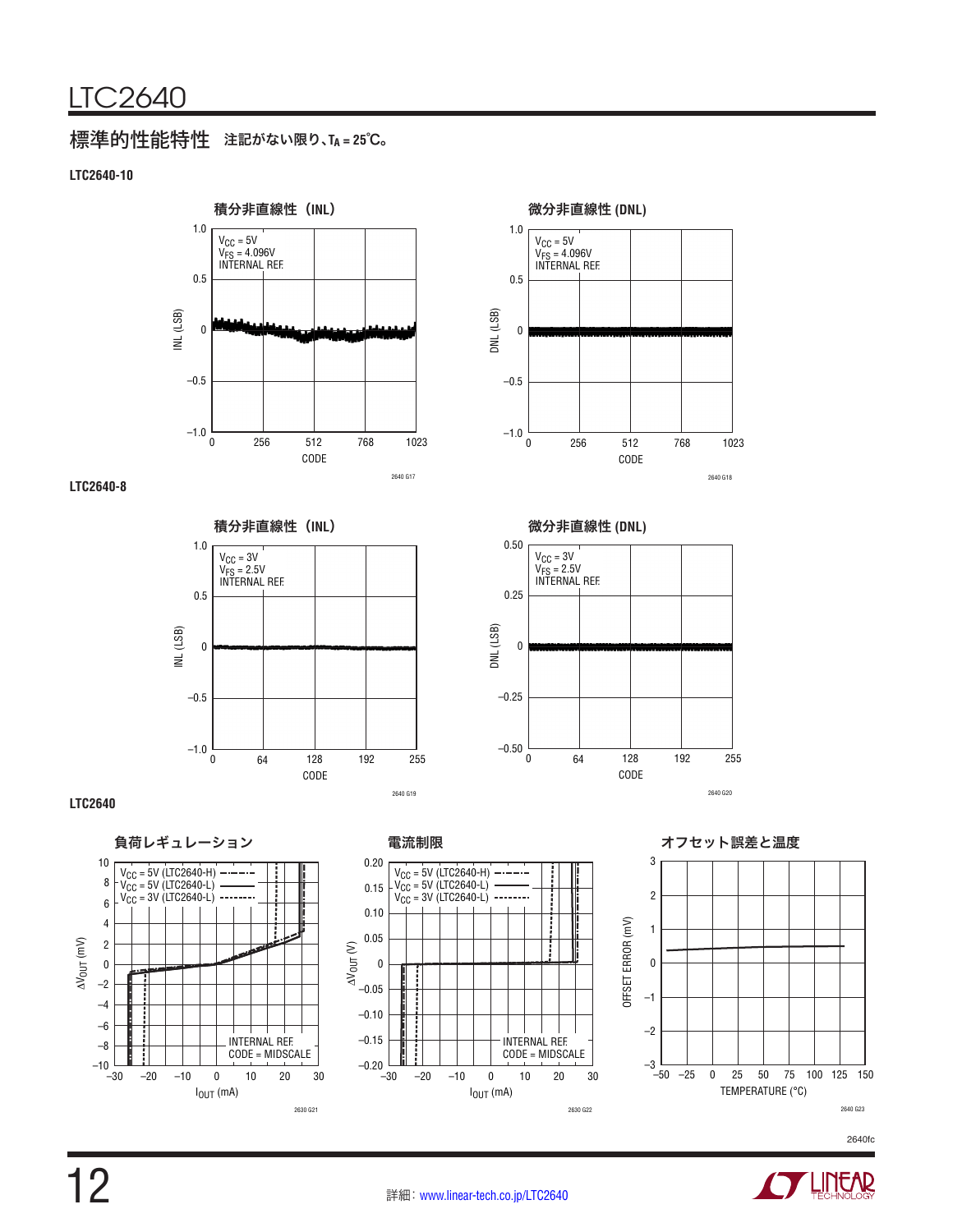### 標準的性能特性 注記がない限り、**TA = 25**℃。

#### **LTC2640**

![](_page_12_Figure_3.jpeg)

![](_page_12_Picture_5.jpeg)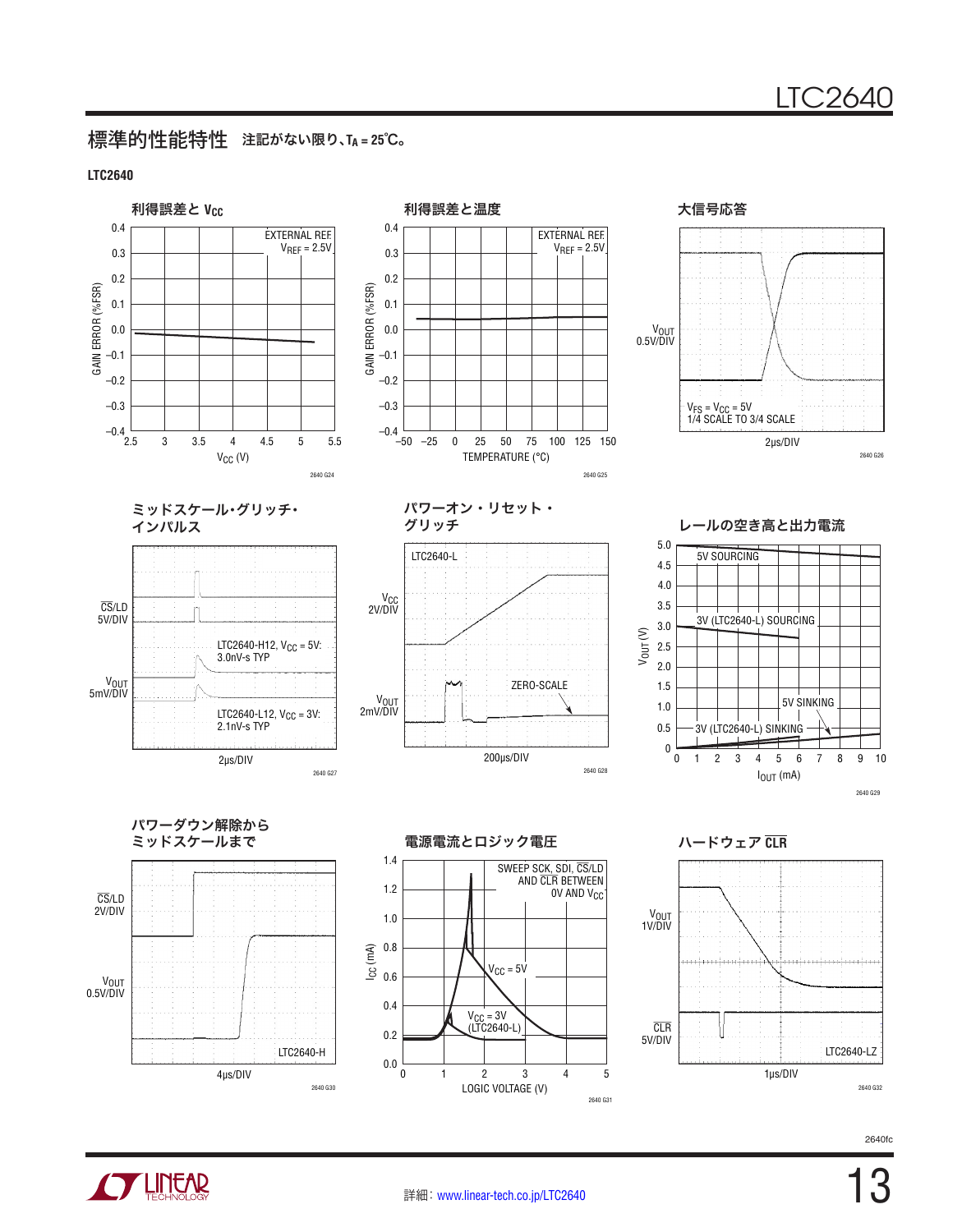### 標準的性能特性 注記がない限り、**TA = 25**℃。

### **LTC2640**

![](_page_13_Figure_3.jpeg)

# ピン機能

**CS/LD**(ピン**1**):シリアル・インタフェースのチップ・セレ クト/ロード入力。CS/LDが"L"のとき、SCKがイネーブル され、SDIのデータをレジスタにシフトします。CS/LDが "H"に引き上げられると、SCKはディスエーブルされ、指 定されたコマンド(表1を参照)が実行されます。

**SCK**(ピン**2**):シリアル・インタフェースのクロック入力。 CMOSとTTLに対して互換。

**SDI**(ピン**3**):シリアル・インタフェースのデータ入力。SDI のデータはSCKの立上りエッジでクロッキングされて DACに入力されます。LTC2640は24ビットまたは32ビッ トの入力ワード長を受け入れます。

**GND**(ピン**4**):グランド。

**V<sub>CC</sub>(ピン5):**電源電圧入力。2.7V≤V<sub>CC</sub>≤5.5V(LTC2640-L) または4.5V ≤ VCC ≤ 5.5V(LTC2640-H)。0.1μFのコンデンサ を使ってGNDにバイパスします。

**REF**(ピン**6**):リファレンス電圧の入力または出力。外部 リファレンス・モードが選択されると、REFは入力(0V ≤ VREF≤VCC)で、与えられた電圧がフルスケール電圧を設 定します。内部リファレンスが選択されると、10ppm/℃ の1.25V(LTC2640-L)または2.048V(LTC2640-H)の内部リ ファレンスがこのピンで利用可能になります。この出力 は最大10μF(0.33μFを推奨します)でGNDにバイパスする ことができ、外部DC負荷電流をドライブするときはバッ ファする必要があります。

**VOUT**(ピン**7**):DACのアナログ電圧出力。

**CLR**(ピン**8**、**LTC2640-Z**):非同期クリア入力。このレベル・ トリガの入力にロジック"L"を与えると、全てのレジスタ がクリアされ、DACの電圧出力がゼロにリセットします。 CMOSとTTLに対して互換性があります。

**REF\_SEL**(ピン**8**、**LTC2640-M**):起動時に既定のリファレン スを選択します。内部リファレンスを選択するにはVcc に接続し、外部リファレンスを選択するにはGNDに接続 します。起動後、このピンのロジック状態は無視され、リ ファレンスはソフトウェアのコマンドによってだけ変更 することができます。

![](_page_13_Picture_15.jpeg)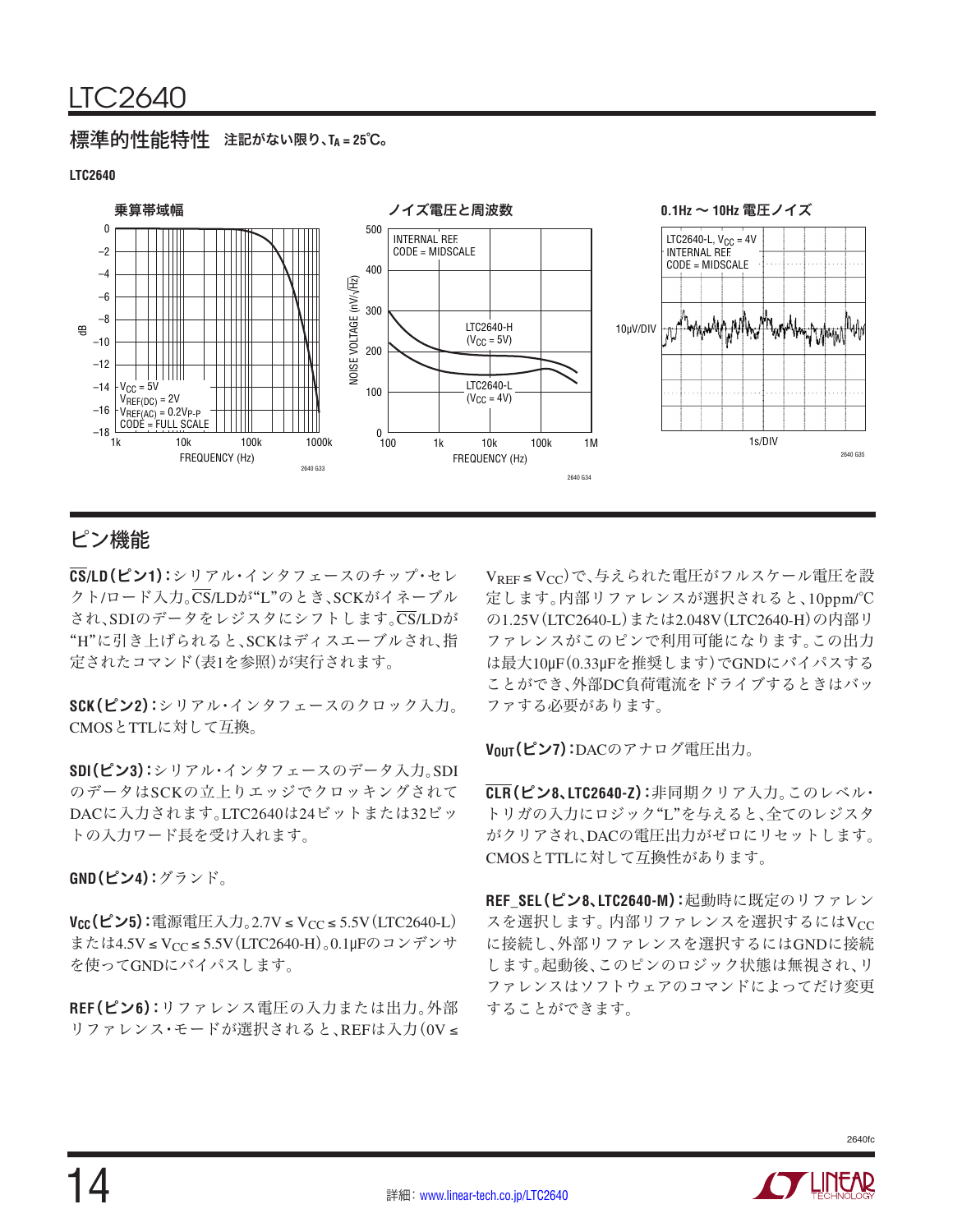# ブロック図

![](_page_14_Figure_2.jpeg)

![](_page_14_Figure_3.jpeg)

![](_page_14_Figure_4.jpeg)

![](_page_14_Picture_6.jpeg)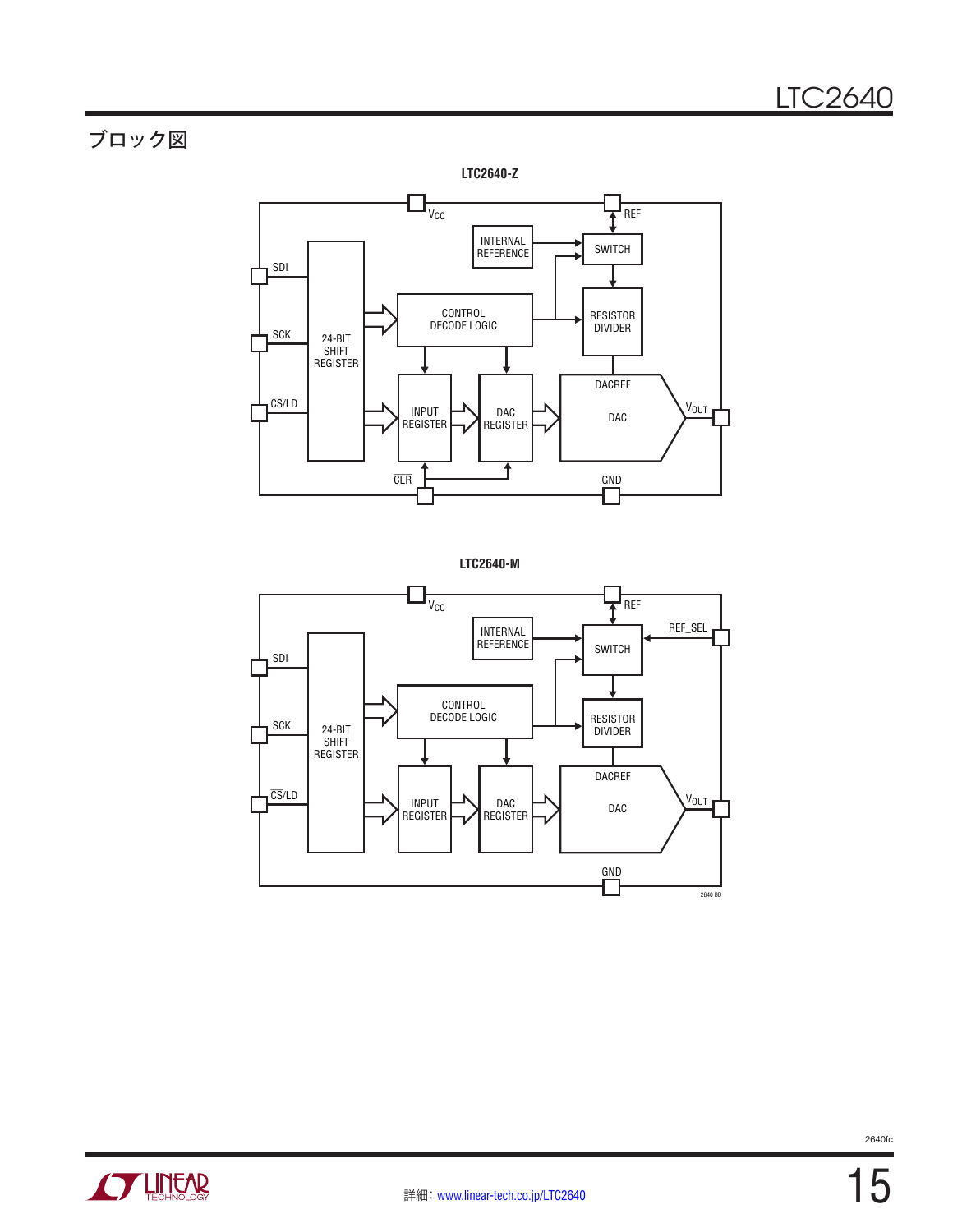# タイミング図

![](_page_15_Figure_2.jpeg)

![](_page_15_Figure_3.jpeg)

![](_page_15_Picture_4.jpeg)

![](_page_15_Picture_5.jpeg)

![](_page_15_Picture_7.jpeg)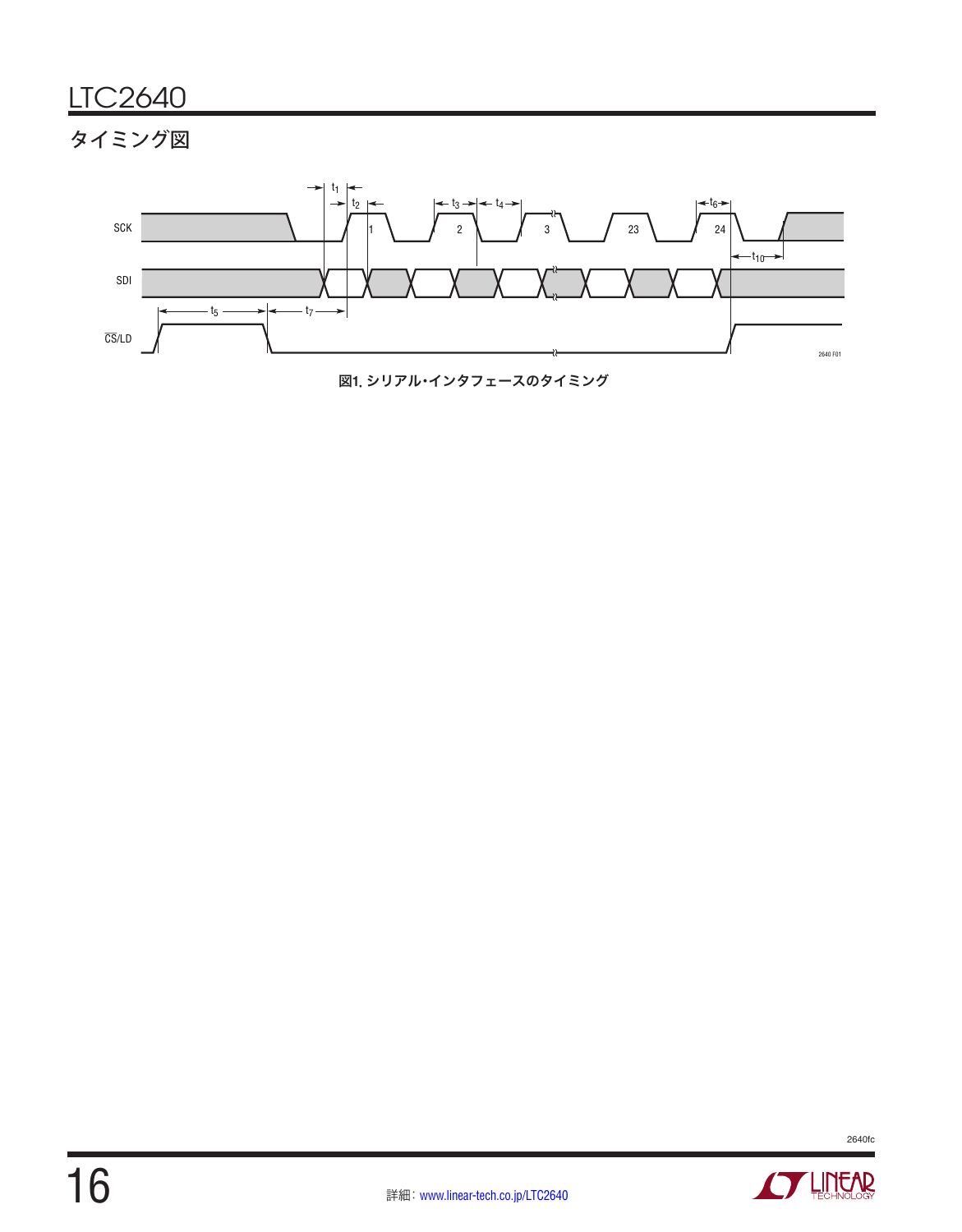LTC2640はシングル電圧出力DACのファミリーで、8ピ ンThinSOTパッケージで供給されます。各DACは外部リ ファレンスを使ってレール・トゥ・レールで動作するか、 または内蔵リファレンスで設定されるフルスケール電圧 で動作します。精度(12、10、および8ビット)、パワーオン・ リセット値(ゼロスケールまたはミッドスケール)、およ びフルスケール電圧(2.5Vまたは4.096V)の12通りの組合 せを利用できます。LTC2640は3線式SPI/MICROWIRE互 換のインタフェースを使って制御します。

#### パワーオン・リセット

LTC2640-HZ/LTC2640-LZは電源が最初に入れられたとき 出力をゼロスケールにクリアして、システムの初期状態 を一定に保ち、反復可能にします。

アプリケーションによっては、DACの起動時に下流の回 路がアクティブ状態であり、この間DACからのゼロでは ない出力に対して敏感な場合があります。LTC2640には パワーオン・グリッチを減少させる回路が備わっていま す。電源が1ms以上かかって5Vまでランプする場合、パ ワーオン時にアナログ出力がゼロスケールより5mV以上 上昇することは一般にありません。グリッチ振幅は一般 に電源のランプ時間が増加するにつれて低下します。「標 進的性能特性」のセクションの「パワーオン・リセット・グ リッチ」を参照してください。

LTC2640-HM/LTC2640-LMは代わりのリセットを備えて おり、電源が最初に与えられたとき出力をミッドスケー ルに設定します。

既定のリファレンス・モードの選択については、「リファ レンス・モード」のセクションで説明されています。

#### 電源シーケンシング

REF(ピン6)の電圧は−0.3V ≤ V<sub>REF</sub> ≤ (V<sub>CC</sub>+0.3V)の範囲 に保ちます(「絶対最大定格」を参照)。電源のターンオン・ シーケンスとターンオフ·シーケンスの間(このときVcc (ピン5)の電圧は遷移しています)、これらのリミットが 守られるように特に注意が必要です。

#### 伝達関数

デジタルからアナログへの伝達関数は次のとおりです。

$$
V_{OUT(IDEAL)} = \left(\frac{k}{2^N}\right) V_{REF}
$$

ここで、kはDACの2進数入力コードに相当する10進数、 Nは分解能、VREFは内部リファレンス・モードでは2.5V (LTC2640-LM/LTC2640-LZ)または4.096V(LTC2640-HM/ LTC2640-HZ)のどちらかであり、外部リファレンス・モー ドではREF(ピン6)の電圧です。

![](_page_16_Figure_14.jpeg)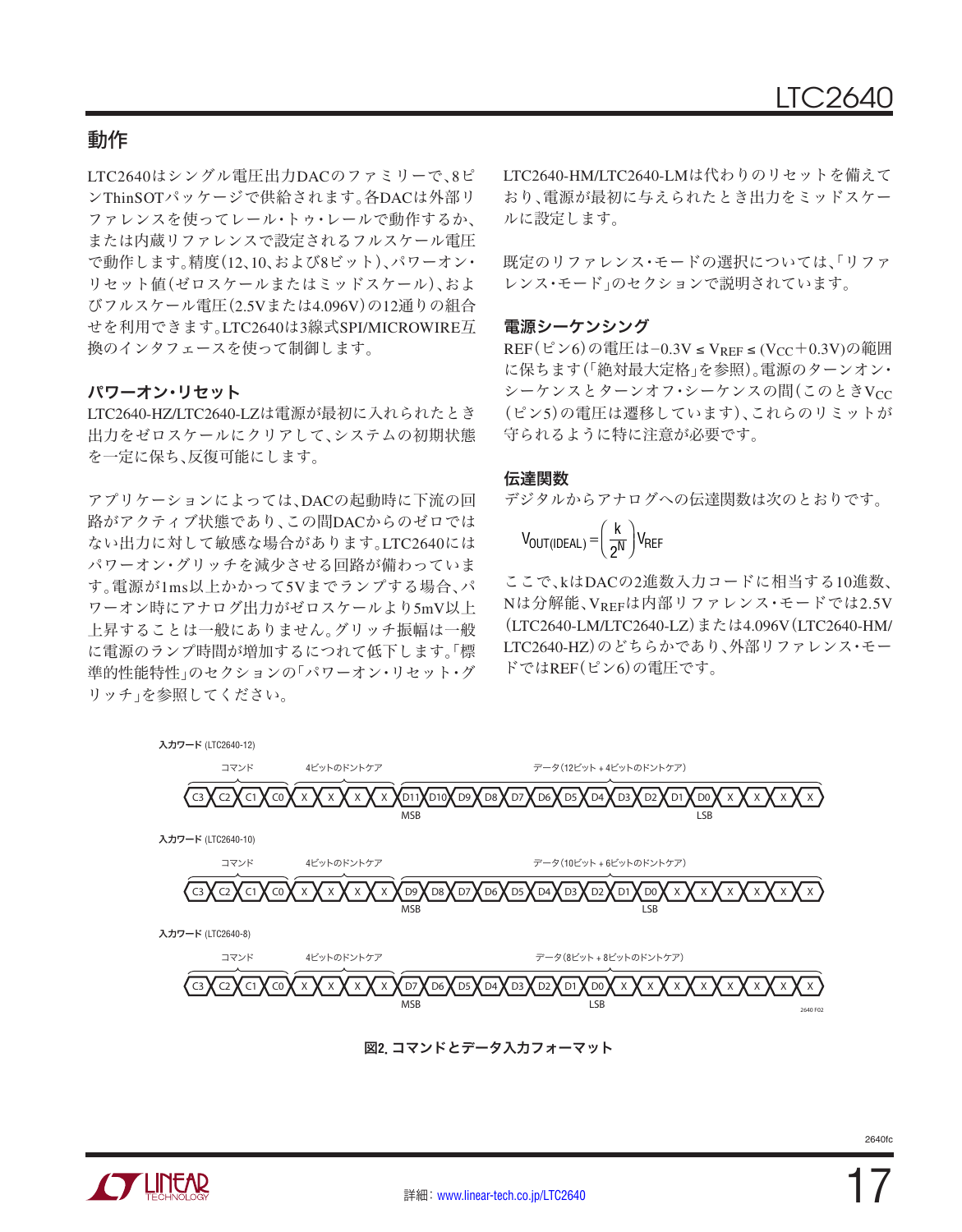#### シリアル・インタフェース

CS/LD入力はレベル・トリガされます。この入力が"L"に 引き下げられるとチップ・セレクト信号として機能し、 SDIとSCKのバッファおよび入力のシフト・レジスタをイ ネーブルします。データ(SDI入力)は次に続く24のSCKの 立上りエッジで転送されます。最初に4ビットのコマンド (C3~C0)、続いて4ビットのドントケア、そして最後に16 ビットのデータ・ワードがロードされます。データ・ワー ドは、MSBからLSBに向かって並んだ12、10、または8ビッ トの入力コードと、それに続く4、6、または8ビットのドン トケアで構成されます(それぞれ、LTC2640-12、LTC2640- 10およびLTC2640-8、図2を参照)。データはCS/LD信号が "L"のときだけデバイスに転送することができ、SCKの最 初の立上りエッジで開始されます。CS/LDの立下りエッ ジでSCKは"H"でも"L"でもかまいません。CS/LDの立上 りエッジでデータの転送が終了し、デバイスは24ビット の入力シーケンスで指定されたコマンドを実行します。 完全なシーケンスを図3aに示します。

コマンド(C3~C0)の割当てを表1に示します。表の中の 最初の3つのコマンドは書込みと更新の操作です。「書込 み」動作により、16ビット・データ・ワードが24ビット・シ フト・レジスタから入力レジスタにロードされます。「更 新」動作では、入力レジスタがDACレジスタにコピーさ れ、DACの出力でアナログ電圧に変換されます。「書込み と更新」は最初の2つのコマンドを組み合わせます。また、 DACがパワーダウン・モードに置かれていると、「更新」動 作により、DACがパワーアップされます。データ・パスと レジスタをブロック図に示します。

表**1**.コマンドのコード

| コマンド*          |                |    |     |                                |
|----------------|----------------|----|-----|--------------------------------|
| C <sub>3</sub> | C <sub>2</sub> | C1 | CO. |                                |
| 0              | 0              | 0  | 0   | 入力レジスタに書き込む                    |
| 0              | 0              | 0  |     | DACのレジスタを更新(パワーアップ)する          |
| 0              | 0              |    |     | DACのレジスタに書き込み、更新<br>(パワーアップ)する |
| n              | 1              | n  | 0   | パワーダウン                         |
| Λ              |                |    | 0   | 内蔵リファレンスを選択する                  |
| Π              |                |    |     | 外部リファレンスを選択する                  |

\*示されていないコマンドは予備であり、使用してはならない。

最小入力シーケンスは24ビットですが、16ビット(2バイ ト)の最小ワード幅のマイクロプロセッサに適合させる ために32ビットに拡張することもできます。32ビット幅 を利用するには、ドントケア(対象外)の8ビットが最初に デバイスに転送され、続いて上で説明した24ビット・シー

ケンスが転送されます。32ビットのシーケンスを図3bに 示します。

16ビット・データ・ワードは「書込み」動作を含まない全て のコマンドで無視されます。

#### リファレンス・モード

精確な外部リファレンスを利用できないアプリケーショ ンのため、LTC2640はユーザーが選択できる内蔵リファ レンスを備えています。LTC2640-LM/LTC2640-LZのフル スケール出力は2.5Vです。LTC2640-HM/LTC2640-HZの フルスケール出力は4.096Vです。内部リファレンスは電 源電圧がよく安定化されていないアプリケーションで 役立ちます。内部リファレンス・モードはコマンド0110 を使って選択することができ、起動時にはLTC2640-HZ/ LTC2640-LZで既定であり、REF\_SELが"H"に接続されて いるとLTC2640-HM/ LTC2640-LMでもそうです。

10ppm/℃の1.25V(LTC2640-LM/LTC2640-LZ)または 2.048V(LTC2640-HM/LTC2640-HZ)の内部リファレンス がREFピンで利用可能です。REFピンにバイパス容量を 追加するとノイズ性能が改善されます。0.33μFを推奨し ます。最大10μFまで発振させずにドライブすることがで きます。この出力は外部DC負荷電流をドライブするとき バッファする必要があります。

代わりに、コマンド0111を使ってDACを外部リファレン ス・モードで動作させることもできます。このモードで は、外部からREFピンに供給される入力電圧がリファレ ンス(0V ≤ VREF ≤ VCC)を与え、消費電流が減少します。 LTC2640-HM/LTC2640-LMでは、REF\_SELが"L"に接続され ていると、外部リファレンス・モードが起動時の既定です。

LTC2640-HZ/LTC2640-LZのリファレンス・モードは、ソフ トウェアのコマンドによってだけ変更することができま す。LTC2640-HM/LTC2640-LMの場合も同様で、起動後は REF\_SELのロジック状態は無視されます。

#### パワーダウン・モード

電力が制限されているアプリケーションでは、DACの 出力が不要のときはLTC2640のパワーダウン・モードを 使って電源電流を減らすことができます。パワーダウン 時、バッファ・アンプ、バイアス回路およびリファレンス 回路はディスエーブルされ、実質的に電流は流れません。 DAC出力は高インピーダンス状態になり、出力ピンは 200k抵抗によって受動的にグランドに引き下げられま す。入力レジスタとDACレジスタの内容はパワーダウン の間乱されません。

![](_page_17_Picture_21.jpeg)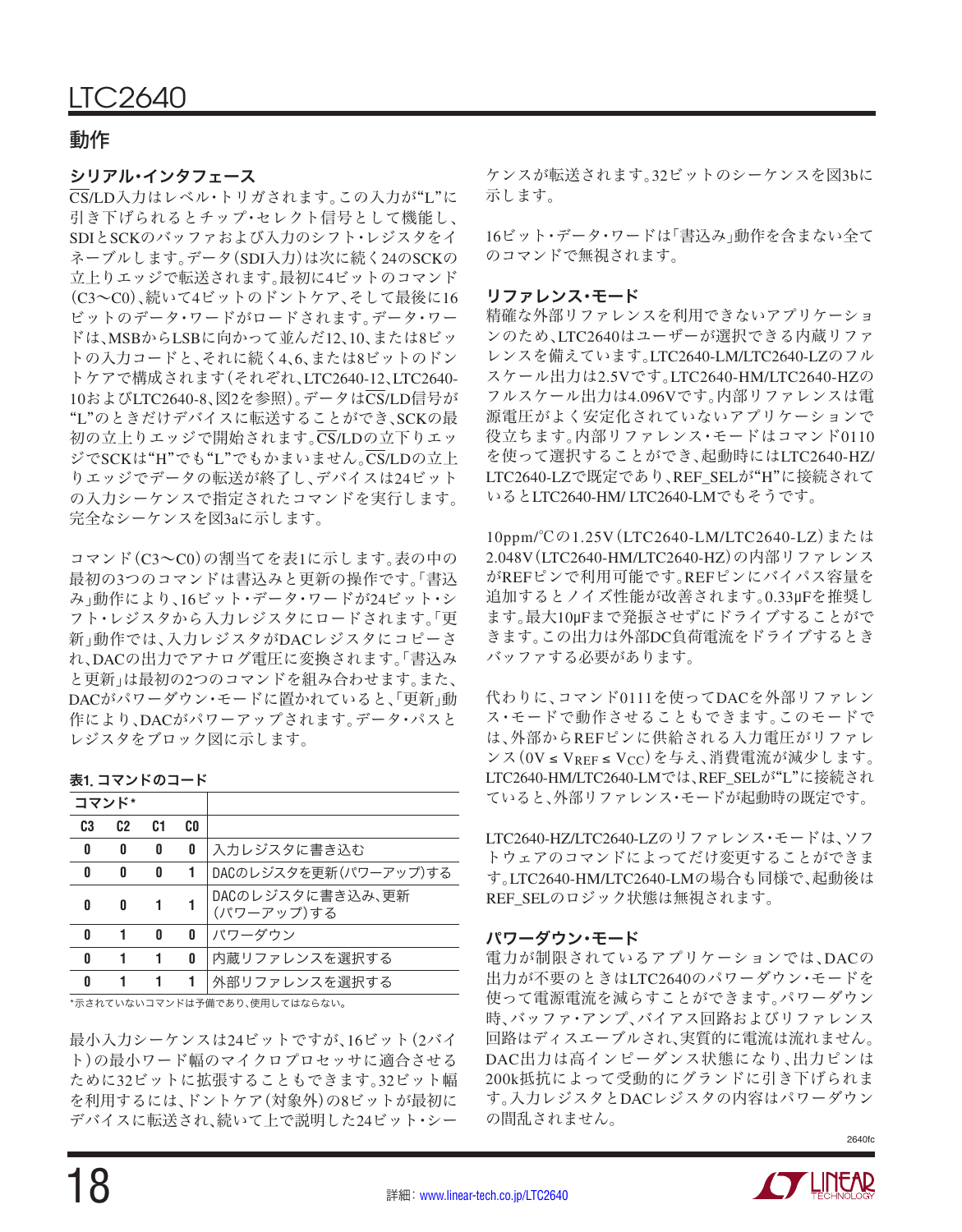コマンド0100を使ってDACをパワーダウン・モードに置 くことができます。DACがパワーダウンされると電源電 流は最大1.8μAに減少し(CグレードとIグレード)、REFピ ンが高インピーダンス(標準 > 1GΩ)になります。

表1に示されているように、DACの更新を含むどのコマン ドが実行された後でも、通常動作が再開されます。DACは パワーアップされ、電圧出力が更新されます。バイアス、 リファレンスおよびアンプの各回路が再度イネーブル される間、通常のセトリングは遅延させられます。REFピ ンの出力が1nF以下でGNDにバイパスされていると、12 ビットへのセトリングに対して起動時の遅延時間は20μs です。この遅延は0.33μFでは200μsに、10μFでは10msに増 加します。

#### 電圧出力

LTC2640の内蔵レール・トゥ・レール・アンプは5Vで最大 10mA(3Vで最大5mA)をソースまたはシンクするとき負 荷レギュレーションが保証されています。

負荷レギュレーションは、広い範囲の負荷電流にわたっ て定格電圧精度を維持する、アンプの能力の指標です。負 荷電流を強制的に変化させたときの出力電圧の変化の測 定値はLSB/mAで表現されます。

DC出力インピーダンスは負荷レギュレーションと等価 で、単にLSB/mAからオームに単位を変えて計算するだけ で求めることができます。アンプのDC出力インピーダン スはレールから十分離れた負荷をドライブしているとき  $0.1\Omega$ です。

どちらかのレールから負荷電流が流れているとき、その レールを基準にした出力電圧の空き高は出力デバイス の標準的チャネル抵抗50Ωによって制限されます(たと えば、1mAをシンクしているとき、最小出力電圧は50Ω • 1mA、つまり50mVになります)。「標準的性能特性」のセク ションの「レールの空き高と出力電流」のグラフを参照し てください。

アンプは最大500pFの容量性負荷を安定してドライブし ます。

#### レール・トゥ・レール出力に関する検討事項

どんなレール・トゥ・レールの電圧出力デバイスでも、出 力は電源電圧範囲内に制限されます。

DACのアナログ出力はグランドより下には下がれないの で、図4bに示されているように、これらの出力は最低コー ドを制限することがあります。同様に、REFピンがVccに 接続されているとき、フルスケールの近くで出力が制限 されることがあります。VREF = VCCで、DACのフルスケー ル誤差(FSE)が正のとき、最高コードの出力が、図4cに示 されているように、Vccに制限されます。VREFがVcc -FSEより小さいと、フルスケールの制限は生じません。

オフセットと直線性は、DACの伝達関数の(出力の制限が 生じない)領域にわたって定義され、テストされます。

#### 基板のレイアウト

PCボードには、回路のアナログ部分とデジタル部分のた めに別の領域が必要です。1枚の切れ目のないグランド・ プレーンを使い、アナログ信号とデジタル信号をプレー ンの別の領域に注意深く配線します。これにより、デジタ ル信号を敏感なアナログ信号から遠ざけ、デジタル・グ ランド電流とグランド・プレーンのアナログ部分の間の 相互作用を最小に抑えます。LTC2640のGNDピンからグ ランド・プレーンまでの抵抗はできるだけ小さくします。 ここの抵抗はデバイスの実効DC出力インピーダンス(標 準で0.1Ω)に直接追加されます。LTC2640は、同種の他の デバイスに比べて、これらの影響を受けやすいというこ とはないことに注意してください。それどころか、大きな 内部抵抗によって達成可能な性能が制限されるというよ り、レイアウトに基づく性能向上を明らかに示すことが できます。

誤差を最小に抑える別の手法として、別の基板層に配置 した別個の電源グランド・リターン・トレースを使いま す。トレースは電源がボードに接続されているポイント とDACのグランド・ピンの間に配線します。こうして、 DACのグランド・ピンはアナログ・グランド、デジタル・グ ランドおよびパワー・グランドの共通ポイントになりま す。LTC2640が大きな電流をシンクしているとき、この電 流はグランド・ピンから直接パワー・グランドのトレース に流れ、アナログ・グランド・プレーンの電圧には影響を 与えません。

グランド・プレーンを遮って、デジタル・グランドの電流 をプレーンのデジタル部分に限定する必要のあることが たまにあります。これを行うときは、目的に役立つ必要な 範囲でだけプレーンにギャップを作り、どのトレースも ギャップの上をまたがないようにします。

![](_page_18_Picture_19.jpeg)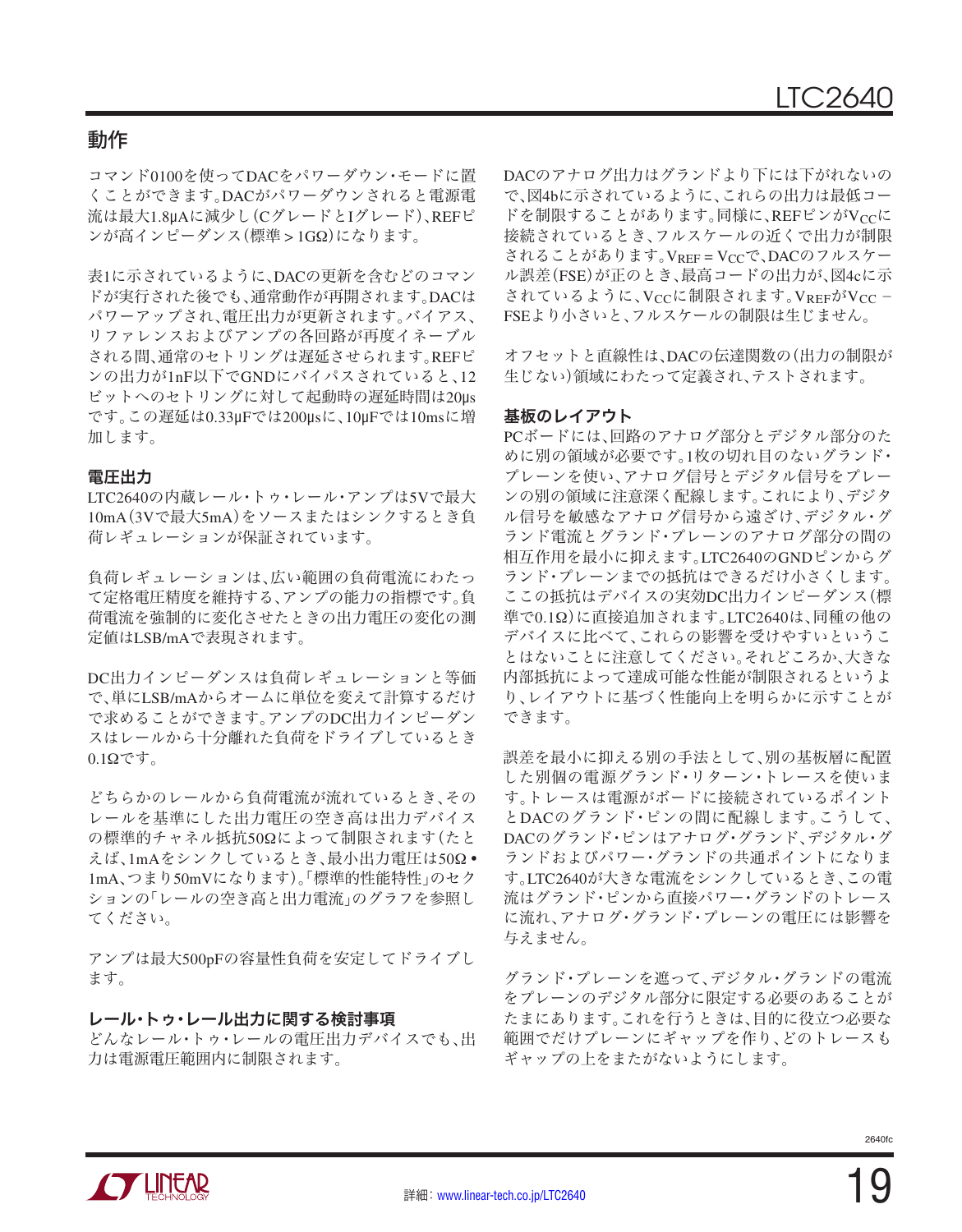![](_page_19_Figure_1.jpeg)

![](_page_19_Picture_2.jpeg)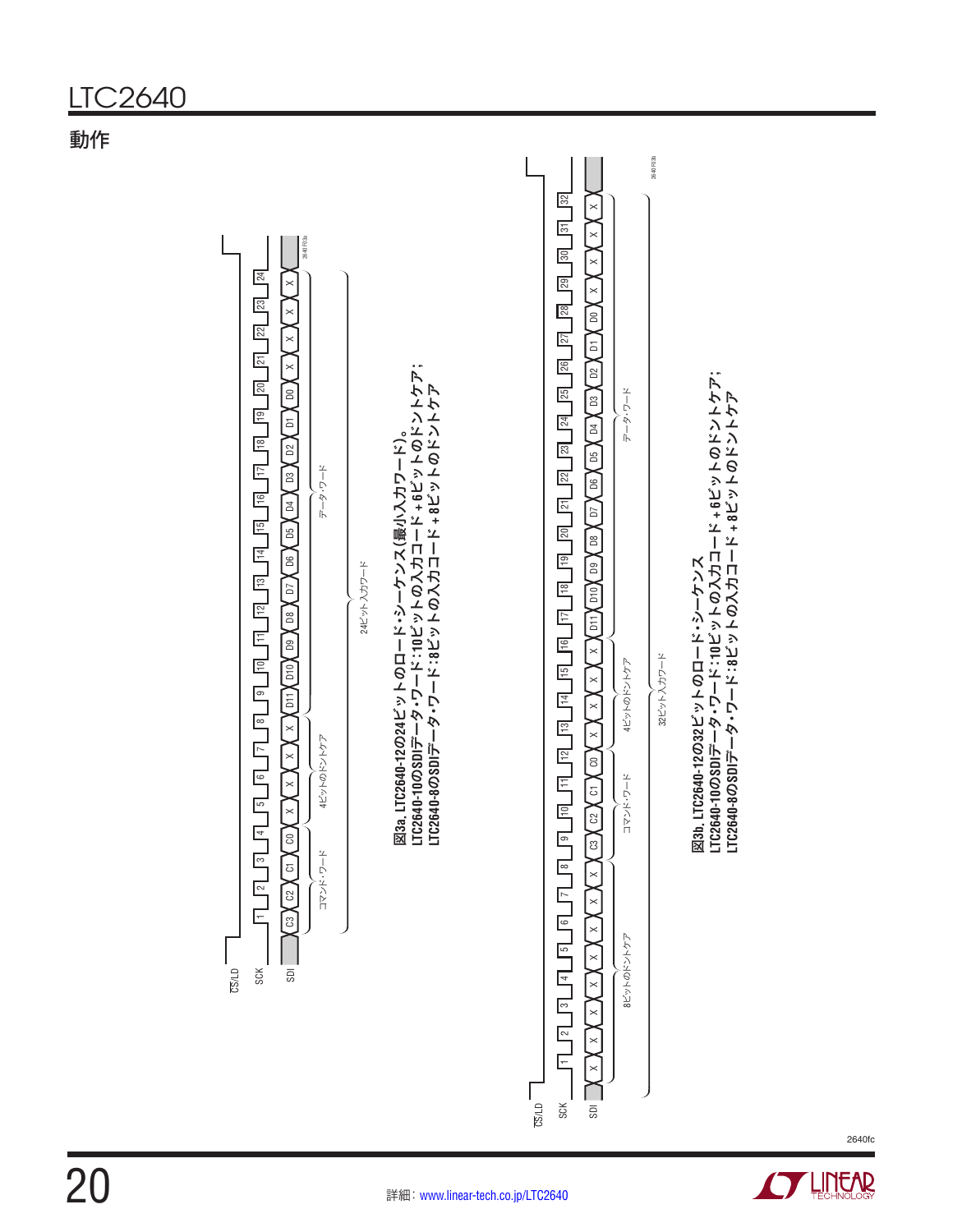![](_page_20_Figure_1.jpeg)

![](_page_20_Figure_2.jpeg)

図**4**.**DAC**伝達曲線に対するレール・トゥ・レール動作の影響(**12**ビットの場合が示されている) **(a)** 全体の伝達関数 **(b)** ゼロに近いコードに対する負のオフセットの影響

**(c)** フルスケールに近いコードに対する正のフルスケール誤差の影響

![](_page_20_Picture_5.jpeg)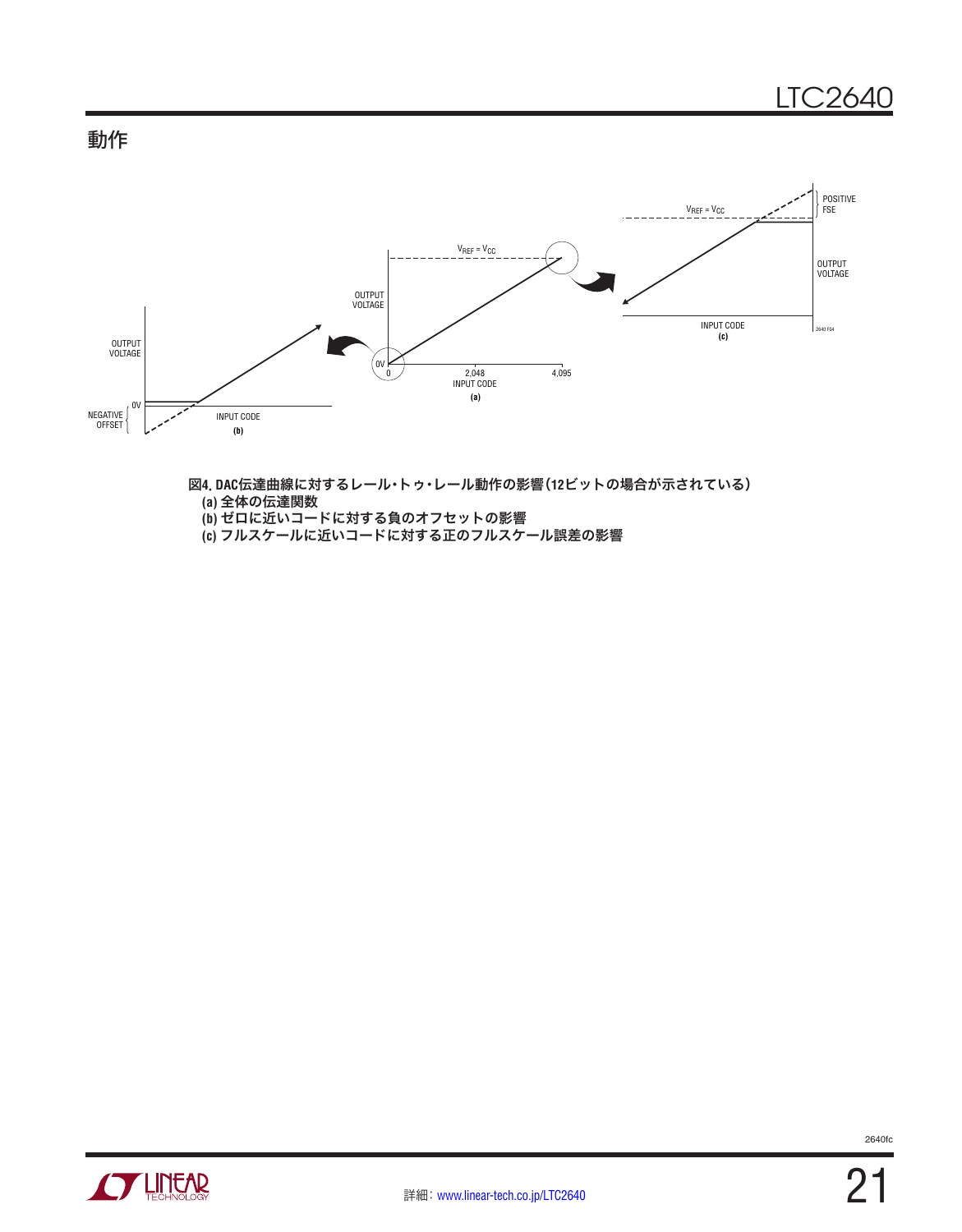# パッケージ

最新のパッケージ図面については、**<http://www.linear-tech.co.jp/designtools/packaging/>** をご覧ください。

![](_page_21_Figure_3.jpeg)

**TS8 Package 8-Lead Plastic TSOT-23** (Reference LTC DWG # 05-08-1637 Rev A)

6. JEDECパッケージ参照番号はMO-193

![](_page_21_Picture_6.jpeg)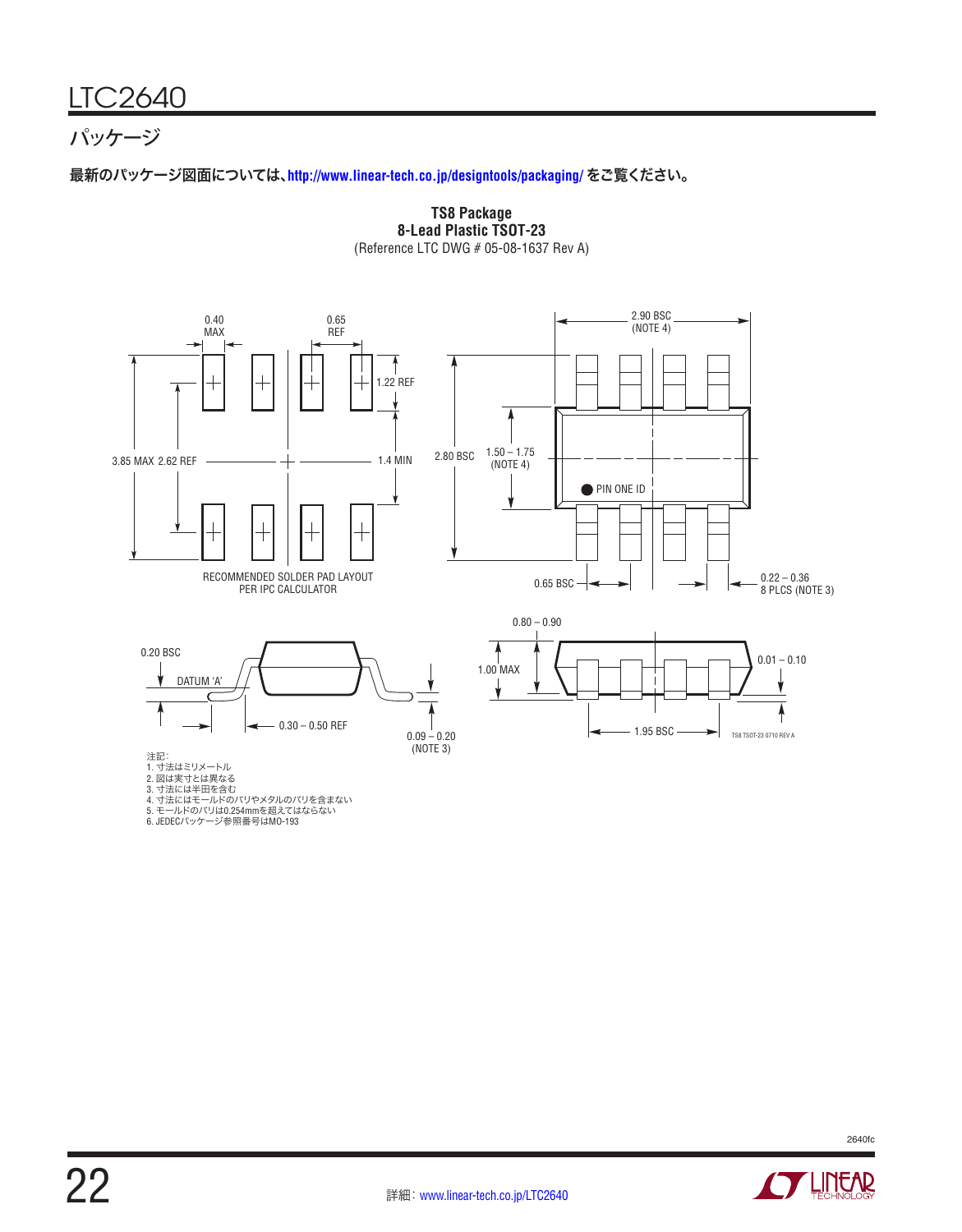## 改訂履歴(改訂履歴は Rev C から開始)

| <b>DEV</b><br>ncv | --    | 説明                                                                         | 耳っ               |
|-------------------|-------|----------------------------------------------------------------------------|------------------|
|                   | 10/17 | <sup>た</sup> Rev A に更新。<br>⊤00<br>゙の図を<br>$\sim$ $\frac{1}{2}$<br>∼<br>$-$ | $\cap$<br>$\sim$ |

![](_page_22_Picture_4.jpeg)